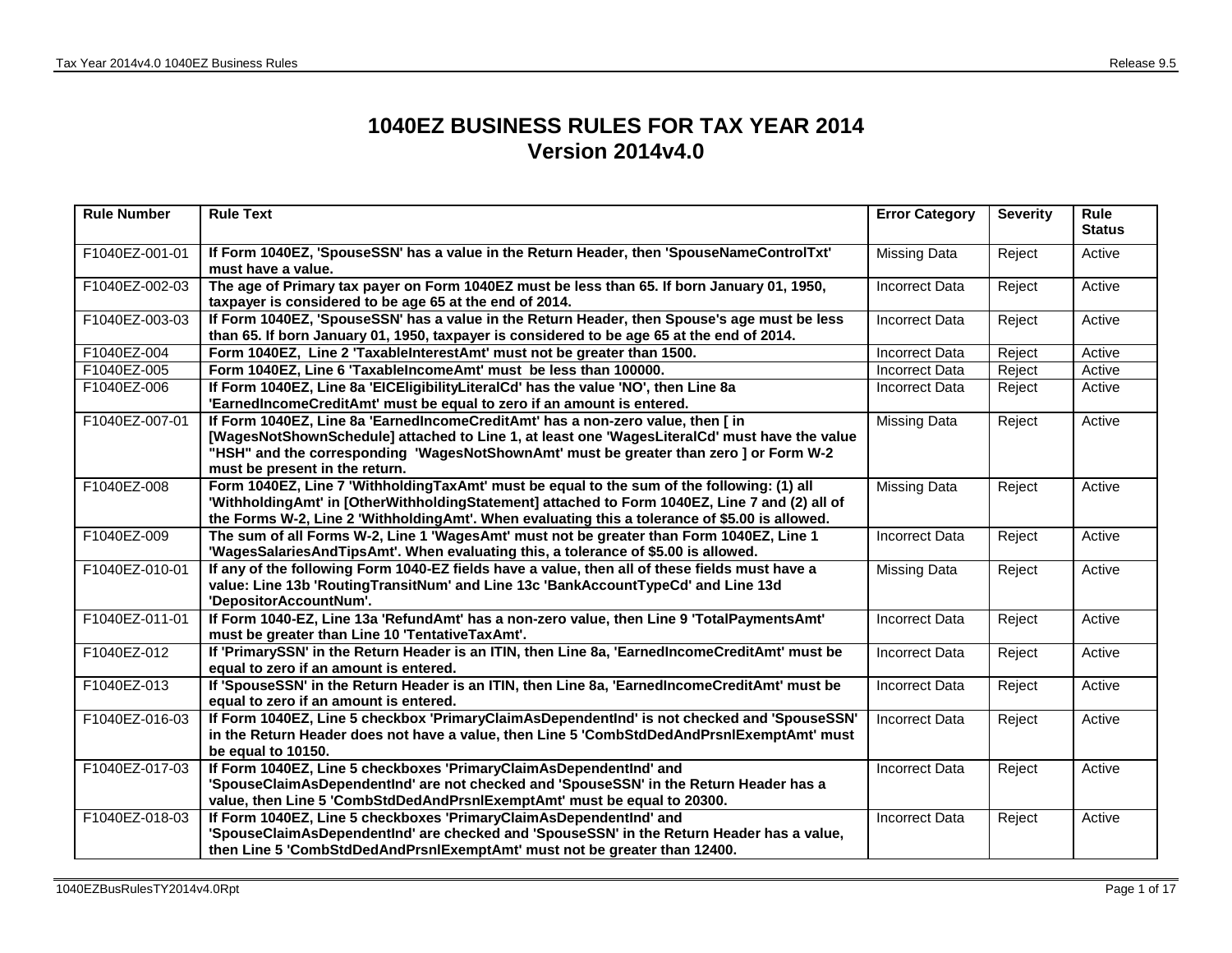| <b>Rule Number</b> | <b>Rule Text</b>                                                                                                                                                                                                                            | <b>Error Category</b> | <b>Severity</b> | <b>Rule</b><br><b>Status</b> |
|--------------------|---------------------------------------------------------------------------------------------------------------------------------------------------------------------------------------------------------------------------------------------|-----------------------|-----------------|------------------------------|
| F1040EZ-019-03     | If Form 1040EZ, Line 5 checkbox 'PrimaryClaimAsDependentInd' is checked and 'SpouseSSN' in<br>the Return Header does not have a value, then Line 5 'CombStdDedAndPrsnIExemptAmt' must<br>not be greater than 6200.                          | <b>Incorrect Data</b> | Reject          | Active                       |
| F1040EZ-020-03     | Form 1040EZ, Line 8a 'EarnedIncomeCreditAmt' must not be greater than 496.                                                                                                                                                                  | <b>Incorrect Data</b> | Reject          | Active                       |
| F1040EZ-021-03     | If Form 1040EZ, Line 8a 'EarnedIncomeCreditAmt' has a non-zero value and 'SpouseSSN' in the<br>Return Header does not have a value, then Line 4 'AdjustedGrossIncomeAmt' must be less than<br>14590.                                        | <b>Incorrect Data</b> | Reject          | Active                       |
| F1040EZ-022-03     | If Form 1040EZ, Line 8a 'EarnedIncomeCreditAmt' has a non-zero value and 'SpouseSSN' has a<br>value in the Return Header, then Form 1040EZ, Line 4 'AdjustedGrossIncomeAmt' must be less<br>than 20020.                                     | <b>Incorrect Data</b> | Reject          | Active                       |
| F1040EZ-023        | If Form 1040EZ, Line 5 checkbox 'PrimaryClaimAsDependentInd' is checked, then Line 8a<br>'EarnedIncomeCreditAmt' must be equal to zero if an amount is entered.                                                                             | <b>Incorrect Data</b> | Reject          | Active                       |
| F1040EZ-024        | If Form 1040EZ, Line 5 checkbox 'SpouseClaimAsDependentInd' is checked, then Line 8a<br>'EarnedIncomeCreditAmt' must be equal to zero if an amount is entered.                                                                              | <b>Incorrect Data</b> | Reject          | Active                       |
| F1040EZ-025-01     | At least one of the following lines on Form 1040EZ must have a non-zero value: Line 4<br>'AdjustedGrossIncomeAmt' or Line 9 'TotalPaymentsAmt' or Line 10 'TentativeTaxAmt' or Line<br>13a 'RefundAmt' or Line 14 'OwedAmt'.                | Incorrect Data        | Reject          | Active                       |
| F1040EZ-026        | If Form 1040-EZ, Line 2 'TaxableInterestAmt' has a zero value or has no entry, then Line 4<br>'AdjustedGrossIncomeAmt' must be equal to the sum of Line 1 'WagesSalariesAndTipsAmt' and<br>Line 3 'UnemploymentCompAmt'.                    | <b>Incorrect Data</b> | Reject          | Active                       |
| F1040EZ-027        | If Form 1040EZ, Line 8a 'EarnedIncomeCreditAmt' has a non-zero value, then the Primary<br>Taxpayer and/or the Spouse Taxpayer in the Return Header must be at least 25 years old but not<br>be older than 64.                               | <b>Incorrect Data</b> | Reject          | Active                       |
| F1040EZ-028        | Form 1040EZ, Line 7 'WithholdingTaxAmt' must be less than the sum of the following: Line 1<br>'WagesSalariesAndTipsAmt' and Line 2 'TaxableInterestAmt' and Line 3<br>'UnemploymentCompAmt' unless Combat Pay has been excluded from Wages. | <b>Math Error</b>     | Reject          | Active                       |
| F1040EZ-029-01     | If Form 1040EZ, Line 14 'OwedAmt' has a non-zero value, then Line 10 'TentativeTaxAmt' must be<br>greater than Line 9 'TotalPaymentsAmt'.                                                                                                   | <b>Incorrect Data</b> | Reject          | Active                       |
| F1040EZ-033        | If Form 1040EZ, Line 8a 'EarnedIncomeCreditAmt' has a non-zero value, then [FECRecord] must<br>not be present in the return.                                                                                                                | <b>Incorrect Data</b> | Reject          | Disabled                     |
| F1040EZ-034-01     | If Form 1040EZ, Line 8a 'EarnedIncomeCreditAmt' has a non-zero value, then 'WagesLiteralCd' in<br>[WagesNotShownSchedule] must not have the value "FEC".                                                                                    | <b>Incorrect Data</b> | Reject          | Disabled                     |
| F1040EZ-044        | Form 1040EZ, Line 8a 'EarnedIncomeCreditAmt' must have a zero value if an amount is entered.<br>e-File database indicates the taxpayer is not allowed to claim Earned Income Credit for this tax<br>year.                                   | <b>Incorrect Data</b> | Reject          | Active                       |
| F1040EZ-046        | If the Filer address in the Return Header is a foreign address, then Form 1040EZ, Line 8a<br>'EarnedIncomeCreditAmt' must be equal to zero if an amount is entered.                                                                         | <b>Incorrect Data</b> | Reject          | Active                       |
| F1040EZ-049-01     | If 'SpouseSSN' has a value in the Return Header, and on Form 1040EZ, [both 'PrimaryDeathDt'<br>and 'SpouseDeathDt' has a value] and Line 13a 'RefundAmt' has a non-zero value, then two<br>Forms 1310 must be present in the return.        | Missing<br>Document   | Reject          | Active                       |
| F1040EZ-050-01     | If 'SpouseSSN' has a value in the Return Header and Form 1040EZ, 'PrimaryDeathDt' has a value,<br>then Form 1040EZ, 'SurvivingSpouseInd' must be checked.                                                                                   | <b>Missing Data</b>   | Reject          | Active                       |
| F1040EZ-051-01     | If 'SpouseSSN' has a value in the Return Header and Form 1040EZ, 'SpouseDeathDt' has a value,<br>then Form 1040EZ, 'SurvivingSpouseInd' must be checked.                                                                                    | <b>Missing Data</b>   | Reject          | Active                       |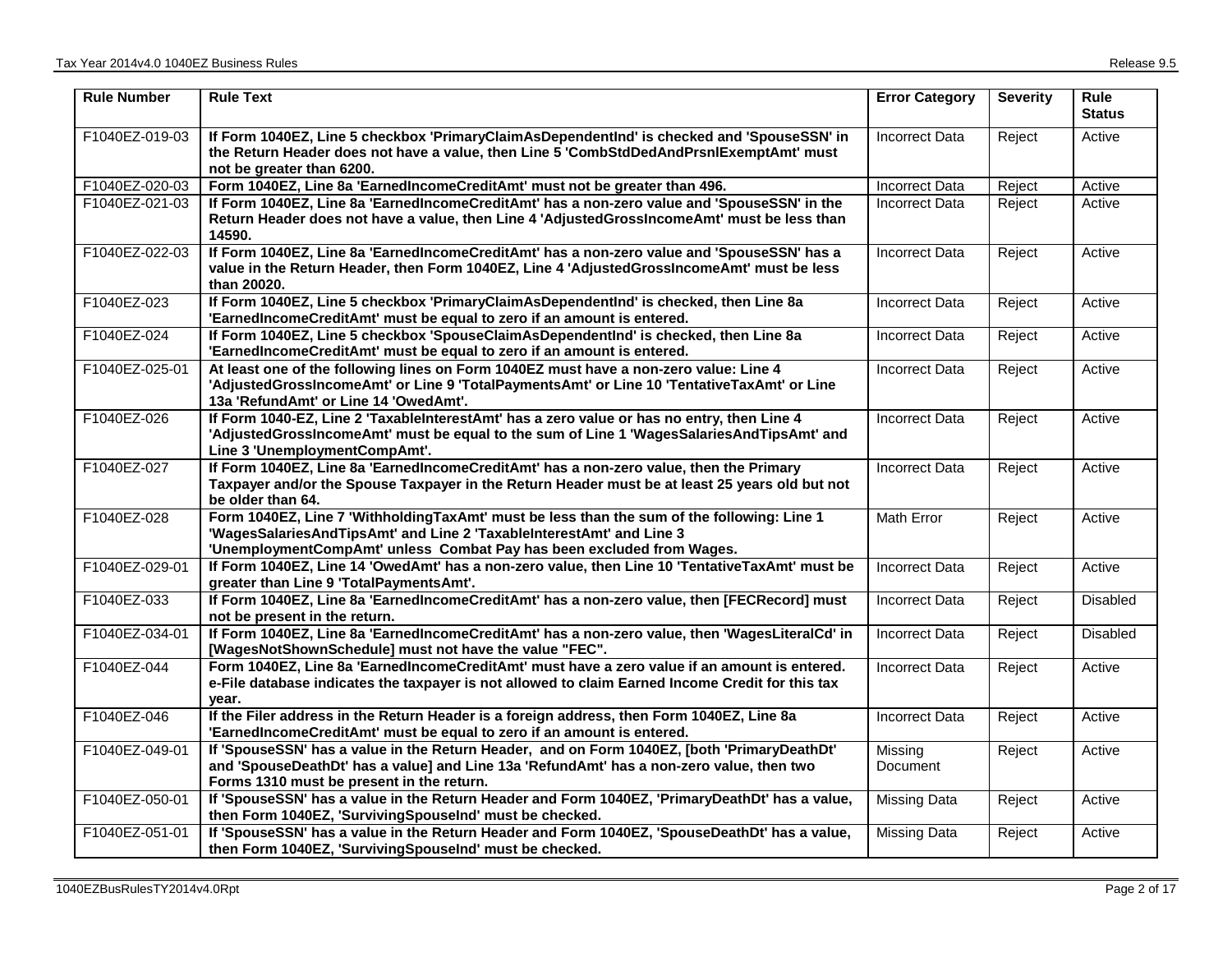| <b>Rule Number</b> | <b>Rule Text</b>                                                                                                                                                                                                                                                                                                                                                                                               | <b>Error Category</b> | <b>Severity</b> | Rule<br><b>Status</b> |
|--------------------|----------------------------------------------------------------------------------------------------------------------------------------------------------------------------------------------------------------------------------------------------------------------------------------------------------------------------------------------------------------------------------------------------------------|-----------------------|-----------------|-----------------------|
| F1040EZ-052-01     | If 'SpouseSSN' does not have a value in the Return Header and Form 1040EZ, 'PrimaryDeathDt'<br>has a value and Line 13a 'RefundAmt' has a non-zero value, then no more than one Form 1310<br>must be present in the return.                                                                                                                                                                                    | Multiple<br>Documents | Reject          | Active                |
| F1040EZ-054-01     | If 'SpouseSSN' does not have a value in the Return Header, and on Form 1040EZ, both<br>'PrimaryDeathDt' and 'SpouseDeathDt' has a value, then Form 1040EZ<br>'PersonalRepresentativelnd' must be checked.                                                                                                                                                                                                      | Missing Data          | Reject          | Active                |
| F1040EZ-061-02     | If 'SpouseSSN' has a value in the Return Header and Form 1040EZ, 'PrimaryDeathDt' has a value,<br>then the Filer name in the Return Header 'NameLine1Txt' must contain either " DECD" or<br>" <decd".< td=""><td><b>Missing Data</b></td><td>Reject</td><td>Active</td></decd".<>                                                                                                                              | <b>Missing Data</b>   | Reject          | Active                |
| F1040EZ-062-02     | If 'SpouseSSN' has a value in the Return Header and Form 1040EZ, 'PrimaryDeathDt' has a value,<br>then the Filer name in the Return Header 'NameLine1Txt' must contain "DECD &".                                                                                                                                                                                                                               | <b>Missing Data</b>   | Reject          | Active                |
| F1040EZ-063-02     | If 'SpouseSSN' has a value in the Return Header and Form 1040EZ, 'SpouseDeathDt' has a value,<br>then the Filer name in the Return Header 'NameLine1Txt' must contain " DECD".                                                                                                                                                                                                                                 | Missing Data          | Reject          | Active                |
| F1040EZ-064        | If Form 1040EZ, Line 8b 'NontxCombatPayElectionAmt' has a non-zero value, then it must be<br>equal to the sum of all Forms W-2 (for the Primary and/or Spouse), Line 12a 'EmployersUseAmt'<br>for which 'EmployersUseCd' is equal to "Q".                                                                                                                                                                      | Math Error            | Reject          | Active                |
| F1040EZ-065-01     | Form 8888 must not be present in the return if any one of the following lines of Form 1040EZ has<br>a value: Line 13b 'RoutingTransitNum' or Line 13c 'BankAccountTypeCd' or Line 13d<br>'DepositorAccountNum'.                                                                                                                                                                                                | <b>Incorrect Data</b> | Reject          | Active                |
| F1040EZ-071-01     | If 'SpouseSSN' has a value in the Return Header, then 'SpousePINEnteredByCd' must have a<br>value.                                                                                                                                                                                                                                                                                                             | <b>Missing Data</b>   | Reject          | Active                |
| F1040EZ-073-01     | If Form 1040EZ, filing status is "Single" ('SpouseSSN' does not have a value in the Return<br>Header), then 'PrimarySignaturePIN' must have a value.                                                                                                                                                                                                                                                           | Missing Data          | Reject          | Active                |
| F1040EZ-074-02     | If Form 1040EZ, filing status is "Married filing jointly" ('SpouseSSN' has a value in the Return<br>Header) and 'SpecialProcessingLiteralCd' does not have a value and 'CombatZoneCd' does not<br>have a value and 'SpecialProcessingCodeTxt' does not have a value and 'PrimaryDeathDt' does<br>not have a value, then 'PrimarySignaturePIN' must have a value in the Return Header.                          | Missing Data          | Reject          | Active                |
| F1040EZ-075-02     | If Form 1040EZ, filing status is "Married filing jointly" ('SpouseSSN' has a value in the Return<br>Header) and 'SpecialProcessingLiteralCd' does not have a value and 'CombatZoneCd' does not<br>have a value and 'SpecialProcessingCodeTxt' does not have a value and 'SpouseDeathDt' does<br>not have a value, then 'SpouseSignaturePIN' must have a value in the Return Header.                            | Missing Data          | Reject          | Active                |
| F1040EZ-076-02     | If Form 1040EZ, filing status is "Married filing jointly" ('SpouseSSN' has a value in the Return<br>Header) and 'SpecialProcessingLiteralCd' does not have a value and 'CombatZoneCd' does not<br>have a value and 'SpecialProcessingCodeTxt' does not have a value and 'PrimaryDeathDt' has a<br>value and 'SpouseDeathDt' has a value, then 'PrimarySignaturePIN' must have a value in the<br>Return Header. | <b>Missing Data</b>   | Reject          | Active                |
| F1040EZ-077-01     | If Form 1040EZ, filing status is "Married filing jointly" ('SpouseSSN' has a value in the Return<br>Header) and 'SpecialProcessingLiteralCd' has a value and 'SpouseSignaturePIN' does not have a<br>value in the Return Header, then 'PrimarySignaturePIN' must have a value in the Return Header.                                                                                                            | <b>Missing Data</b>   | Reject          | Active                |
| F1040EZ-078-01     | If Form 1040EZ, filing status is "Married filing jointly" ('SpouseSSN' has a value in the Return<br>Header) and 'SpecialProcessingLiteralCd' has a value and 'PrimarySignaturePIN' does not have a<br>value in the Return Header, then 'SpouseSignaturePIN' must have a value in the Return Header.                                                                                                            | <b>Missing Data</b>   | Reject          | Active                |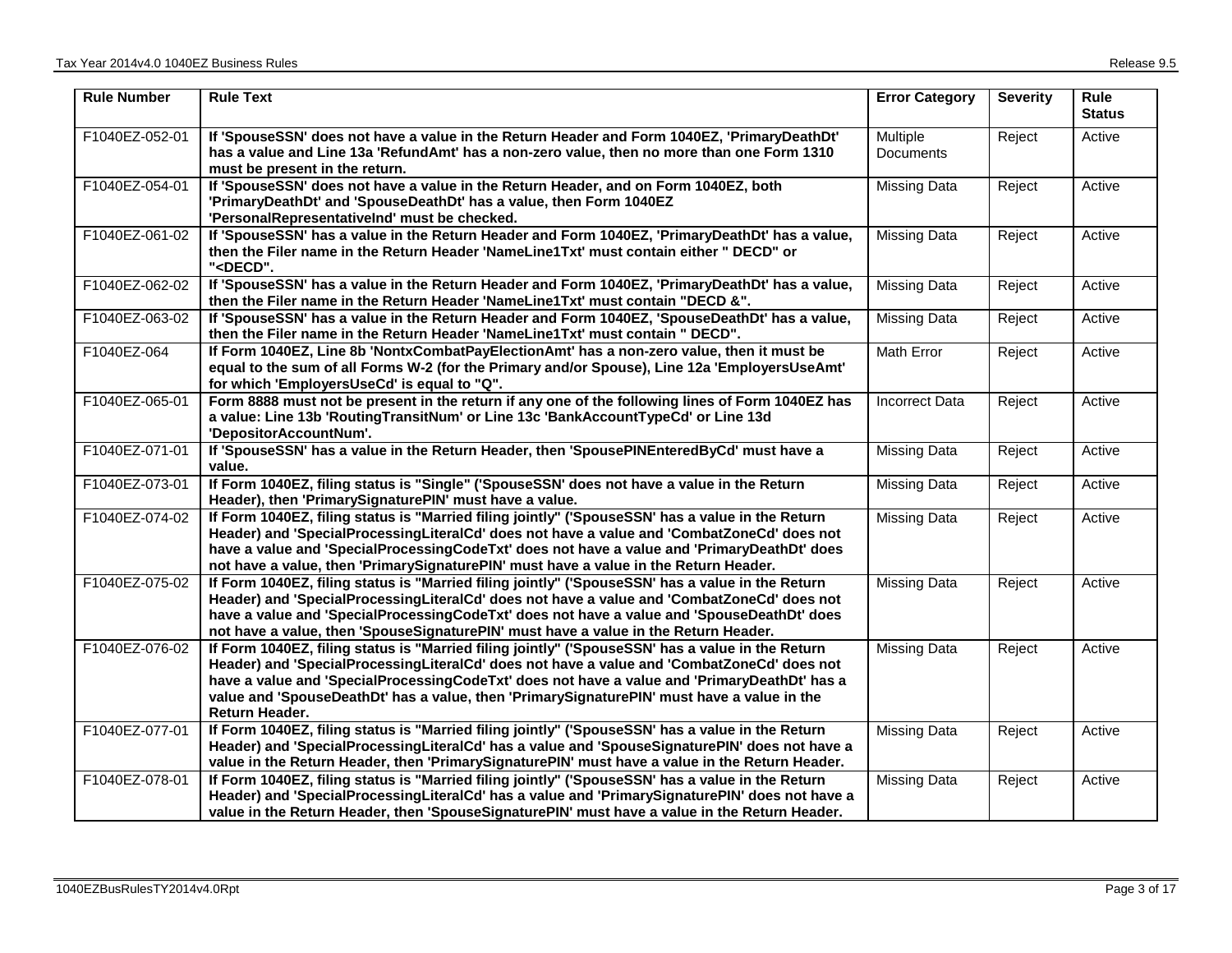| <b>Rule Number</b> | <b>Rule Text</b>                                                                                                                                                                                                                                                                                  | <b>Error Category</b>               | <b>Severity</b> | <b>Rule</b><br><b>Status</b> |
|--------------------|---------------------------------------------------------------------------------------------------------------------------------------------------------------------------------------------------------------------------------------------------------------------------------------------------|-------------------------------------|-----------------|------------------------------|
| F1040EZ-079-02     | If Form 1040EZ, filing status is "Married filing jointly" ('SpouseSSN' has a value in the Return<br>Header) and 'CombatZoneCd' has a value and 'SpouseSignaturePIN' does not have a value in the<br>Return Header, then 'PrimarySignaturePIN' must have a value in the Return Header.             | Missing Data                        | Reject          | Active                       |
| F1040EZ-080-02     | If Form 1040EZ, filing status is "Married filing jointly" ('SpouseSSN' has a value in the Return<br>Header) and 'CombatZoneCd' has a value and 'PrimarySignaturePIN' does not have a value in the<br>Return Header, then 'SpouseSignaturePIN' must have a value in the Return Header.             | <b>Missing Data</b>                 | Reject          | Active                       |
| F1040EZ-081-01     | If Form 1040EZ, filing status is "Married filing jointly" ('SpouseSSN' has a value in the Return<br>Header) and 'SpecialProcessingCodeTxt' has a value and 'SpouseSignaturePIN' does not have a<br>value in the Return Header, then 'PrimarySignaturePIN' must have a value in the Return Header. | Missing Data                        | Reject          | Active                       |
| F1040EZ-082-01     | If Form 1040EZ, filing status is "Married filing jointly" ('SpouseSSN' has a value in the Return<br>Header) and 'SpecialProcessingCodeTxt' has a value and 'PrimarySignaturePIN' does not have a<br>value in the Return Header, then 'SpouseSignaturePIN' must have a value in the Return Header. | <b>Missing Data</b>                 | Reject          | Active                       |
| F1040EZ-087-01     | If Form 1040EZ, 'SpouseSSN' has a value in the Return Header, then the Filer Name in the Return<br>Header 'NameLine1Txt' must contain an ampersand(&).                                                                                                                                            | <b>Incorrect Data</b>               | Reject          | Active                       |
| F1040EZ-088-01     | If Form 1040EZ, 'SpouseSSN' has a value in the Return Header and both 'PrimaryDeathDt' and<br>'SpouseDeathDt' have a value, then checkbox 'PersonalRepresentativelnd' must be checked.                                                                                                            | <b>Missing Data</b>                 | Reject          | Active                       |
| F1040EZ-106        | If Form 1040EZ, Line 13a checkbox 'Form8888Ind' is checked, then Form 8888 must be attached<br>to Line 13a.                                                                                                                                                                                       | Missing<br>Document                 | Reject          | Active                       |
| F1040EZ-136        | If Form 8888 is present in the return, then Form 1040EZ, Line 13a checkbox 'Form8888Ind' must<br>be checked.                                                                                                                                                                                      | <b>Missing Data</b>                 | Reject          | Active                       |
| F1040EZ-336-01     | If 'SpouseSSN' does not have a value in the Return Header and Form 1040EZ, 'PrimaryDeathDt'<br>has a value and Line 13a 'RefundAmt' has a non-zero value, then Form 1310 must be attached to<br>Form 1040EZ.                                                                                      | Missing<br>Document                 | Reject          | Active                       |
| F1040EZ-396-01     | The e-File database indicates a First Time Homebuyer Installment Payment is due for the Primary<br>SSN. A Form 1040 must be filed, with the repayment amount included on Form 1040, Line 60b or<br>Form 5405 must be attached to Form 1040.                                                       | <b>Missing Data</b>                 | Reject          | Active                       |
| F1040EZ-397-01     | The e-File database indicates a First Time Homebuyer Installment Payment is due for the Spouse<br>SSN. A Form 1040 must be filed, with the repayment amount included on Form 1040, Line 60b or<br>Form 5405 must be attached to Form 1040.                                                        | <b>Missing Data</b>                 | Reject          | Active                       |
| F1040EZ-402-01     | If [FEC Record] is present in the return, then in [WagesNotShownSchedule], there must be at<br>least one 'WagesLiteralCd' that has the value "FEC".                                                                                                                                               | <b>Missing Data</b>                 | Reject          | Active                       |
| F1040EZ-411-01     | If Form 1040EZ, Line 14 'OwedAmt' has a value greater than zero, then Line 13a 'RefundAmt' must<br>be equal to zero if an amount is entered.                                                                                                                                                      | <b>Incorrect Data</b>               | Reject          | Active                       |
| F1040EZ-412-01     | If Form 1040EZ, Line 13a 'RefundAmt' has a value greater than zero, then Line 14 'OwedAmt' must<br>be equal to zero if an amount is entered.                                                                                                                                                      | Incorrect Data                      | Reject          | Active                       |
| F1040EZ-510        | If Form 1040EZ, Line 5 checkbox 'PrimaryClaimAsDependentInd' is not checked, then<br>'PrimarySSN' in the Return Header must not be equal to a 'DependentSSN' on another tax return.                                                                                                               | <b>Incorrect Data</b>               | Reject          | Active                       |
| F1040EZ-511        | Primary SSN in the Return Header must not be equal to the Spouse SSN on another tax return in<br>which the Filing Status is "Married filing separately".                                                                                                                                          | Database<br><b>Validation Error</b> | Reject          | Active                       |
| F1040EZ-513        | If Form 1040EZ, Line 5 checkbox 'SpouseClaimAsDependentInd' is not checked, then Spouse<br>SSN in the Return Header must not be the same as a 'DependentSSN' on another tax return.                                                                                                               | <b>Incorrect Data</b>               | Reject          | Active                       |
| F1040EZ-524-01     | If 'PINTypeCd' in the Return Header has the value "Self-Select On-Line" and Form 1040EZ, filing<br>status is not "Married filing jointly" ('SpouseSSN' does not have a value in the Return Header),<br>then 'PrimaryBirthDt' in the Return Header must match the e-File database.                 | <b>Incorrect Data</b>               | Reject          | Active                       |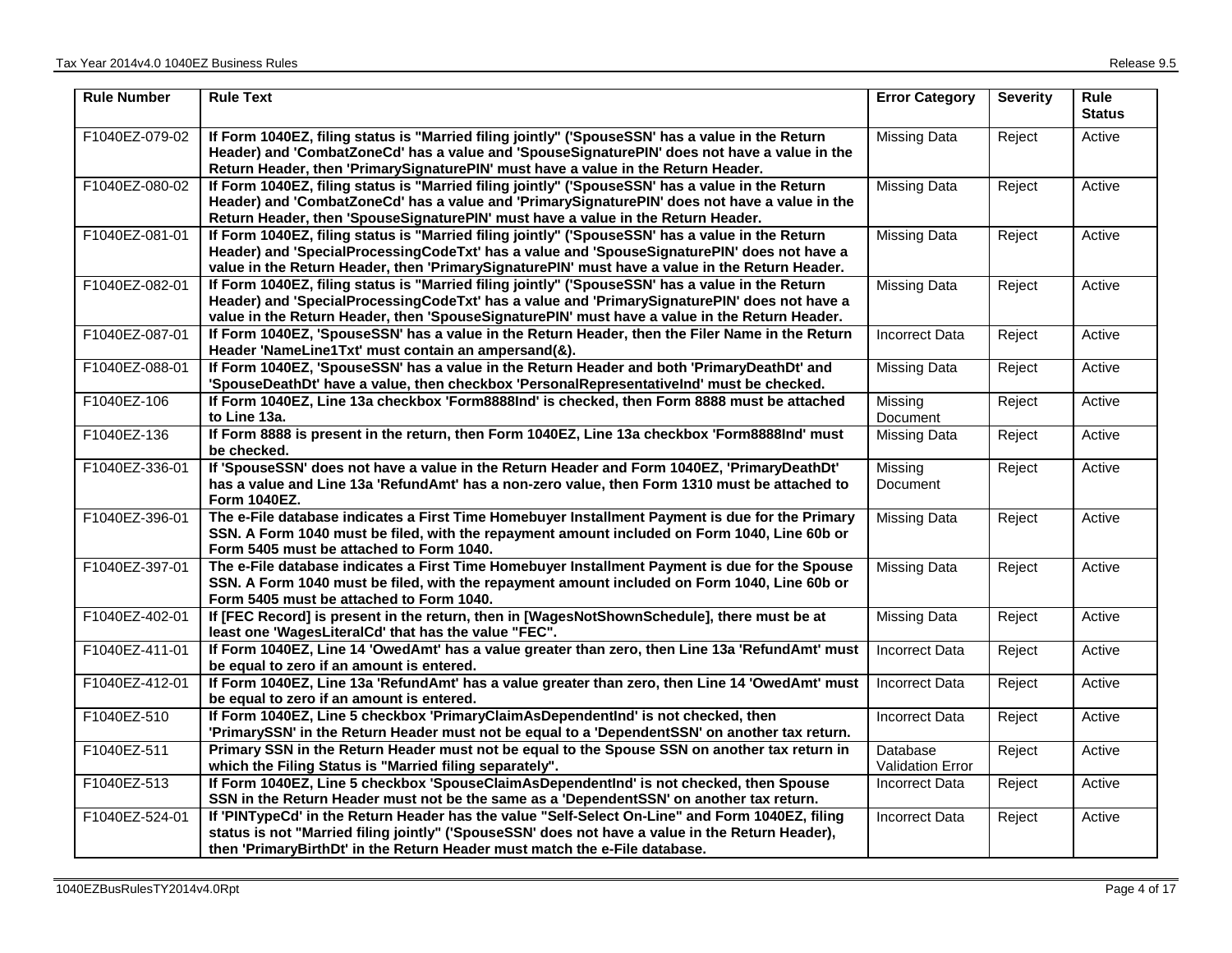| <b>Rule Number</b> | <b>Rule Text</b>                                                                                                                                                                                                                                                                                                                                                                                                                                                          | <b>Error Category</b>               | <b>Severity</b> | Rule<br><b>Status</b> |
|--------------------|---------------------------------------------------------------------------------------------------------------------------------------------------------------------------------------------------------------------------------------------------------------------------------------------------------------------------------------------------------------------------------------------------------------------------------------------------------------------------|-------------------------------------|-----------------|-----------------------|
| F1040EZ-525-02     | If 'PINTypeCd' in the Return Header has the value "Self-Select On-Line" and Form 1040EZ, filing<br>status is "Married filing jointly" ('SpouseSSN' has a value in the Return Header) and<br>'SpecialProcessingLiteralCd' does not have a value and 'CombatZoneCd' does not have a value<br>and 'SpecialProcessingCodeTxt' does not have a value and 'PrimaryDeathDt' does not have a<br>value, then 'PrimaryBirthDt' in the Return Header must match the e-File database. | <b>Incorrect Data</b>               | Reject          | Active                |
| F1040EZ-526-02     | If 'PINTypeCd' in the Return Header has the value "Self-Select On-Line" and Form 1040EZ, filing<br>status is "Married filing jointly" ('SpouseSSN' has a value in the Return Header) and<br>'SpecialProcessingLiteralCd' does not have a value and 'CombatZoneCd' does not have a value<br>and 'SpecialProcessingCodeTxt' does not have a value and 'SpouseDeathDt' does not have a<br>value, then 'SpouseBirthDt' in the Return Header must match the e-File database.   | <b>Incorrect Data</b>               | Reject          | Active                |
| F1310-003          | Form 1310, 'DecedentSSN' must be equal to 'PrimarySSN' or the 'SpouseSSN' in the Return<br>Header.                                                                                                                                                                                                                                                                                                                                                                        | <b>Incorrect Data</b>               | Reject          | Active                |
| F1310-005          | If two Forms 1310 are present in the Return, their 'DecedentSSN's must not be equal.                                                                                                                                                                                                                                                                                                                                                                                      | Incorrect Data                      | Reject          | Active                |
| F1310-006-02       | Form 1310, 'RefundDueTaxYr' must be equal to 'TaxYr' in the Return Header.                                                                                                                                                                                                                                                                                                                                                                                                | <b>Incorrect Data</b>               | Reject          | Active                |
| F1310-007-01       | Form 1310, the year of 'DeathDt' must not be less than 'TaxYr' in the Return Header.                                                                                                                                                                                                                                                                                                                                                                                      | <b>Incorrect Data</b>               | Reject          | Active                |
| F1310-008-01       | Form 1310, 'DeathDt' must be the same as 'PrimaryDeathDt' or 'SpouseDeathDt' in the return.                                                                                                                                                                                                                                                                                                                                                                               | Data Mismatch                       | Reject          | Active                |
| F1310-009          | Form 1310, Part II, Line 2a 'CourtAppointedRepInd' must have a choice of "No" indicated.                                                                                                                                                                                                                                                                                                                                                                                  | Missing Data                        | Reject          | Active                |
| F1310-010          | Form 1310, Part II, Line 2b 'RepresentativeToBeAppointedInd' must have a choice of "No"<br>indicated.                                                                                                                                                                                                                                                                                                                                                                     | <b>Missing Data</b>                 | Reject          | Active                |
| F1310-011          | Form 1310, Part II, line 3 'PaymentAccordingToStateLawInd' must have a choice of "Yes"<br>indicated.                                                                                                                                                                                                                                                                                                                                                                      | <b>Missing Data</b>                 | Reject          | Active                |
| F1310-012          | Form 1310, 'RefundClaimantSSN' must not be equal to the 'PrimarySSN' in the Return Header.                                                                                                                                                                                                                                                                                                                                                                                | <b>Incorrect Data</b>               | Reject          | Active                |
| F1310-013          | Form 1310, 'RefundClaimantSSN' must not be equal to the 'SpouseSSN' in the Return Header.                                                                                                                                                                                                                                                                                                                                                                                 | <b>Incorrect Data</b>               | Reject          | Active                |
| F1310-016          | If two Forms 1310 are present in the Return, their 'RefundClaimantSSN's must be equal.                                                                                                                                                                                                                                                                                                                                                                                    | <b>Incorrect Data</b>               | Reject          | Active                |
| F1310-019          | If Form 1310 is present in the return, then 'InCareOfNm' in the Return Header must have a value.                                                                                                                                                                                                                                                                                                                                                                          | <b>Missing Data</b>                 | Reject          | Active                |
| F1310-518          | Form 1310, Name Control of the person claiming refund 'PersonNameControlTxt' and SSN of<br>Person claiming Refund 'RefundClaimantSSN' must match the e-File database.                                                                                                                                                                                                                                                                                                     | Database<br><b>Validation Error</b> | Reject          | Active                |
| F8379-001          | There must be at least one checkbox 'InjuredSpouseInd' checked on Form 8379, Line 10.                                                                                                                                                                                                                                                                                                                                                                                     | <b>Missing Data</b>                 | Reject          | Active                |
| F8379-002          | There must be no more than one checkbox 'InjuredSpouseInd' checked on Form 8379, Line 10.                                                                                                                                                                                                                                                                                                                                                                                 | <b>Incorrect Data</b>               | Reject          | Active                |
| F8379-003          | If Form 8379, Line 5 'CommunityPropertyStateInd' has a choice of "Yes" indicated, then Line 5<br>'CommunityPropertyStateCd' must have a value.                                                                                                                                                                                                                                                                                                                            | <b>Incorrect Data</b>               | Reject          | Active                |
| F8379-004          | If Form 8379, Line 13b(a) Joint Return 'TotalOtherIncomeAmt' must be equal to the sum of Line<br>13b(b) Injured Spouse 'TotalOtherIncomeAmt' and Line 13b(c) Other Spouse<br>'TotalOtherIncomeAmt'.                                                                                                                                                                                                                                                                       | Math Error                          | Reject          | Active                |
| F8379-005          | If Form 8379, Line 15a Joint Return 'StandardOrltemizedDeductionAmt' must be equal to the sum<br>of Line 15b Injured Spouse 'StandardOrItemizedDeductionAmt' and Line 15c Other Spouse<br>'StandardOrItemizedDeductionAmt'.                                                                                                                                                                                                                                               | <b>Math Error</b>                   | Reject          | Active                |
| F8379-006          | If Form 8379, Line 16a Joint Return 'AllocatedExemptionCnt' must be equal to the sum of Line<br>16b Injured Spouse 'AllocatedExemptionCnt' and Line 16c Other Spouse<br>'AllocatedExemptionCnt'.                                                                                                                                                                                                                                                                          | <b>Math Error</b>                   | Reject          | Active                |
| F8379-008          | If Form 8379, Line 17a Joint Return 'CreditAmt' must be equal to the sum of Line 17b Injured<br>Spouse 'CreditAmt' and Line 17c Other Spouse 'CreditAmt'.                                                                                                                                                                                                                                                                                                                 | Math Error                          | Reject          | Active                |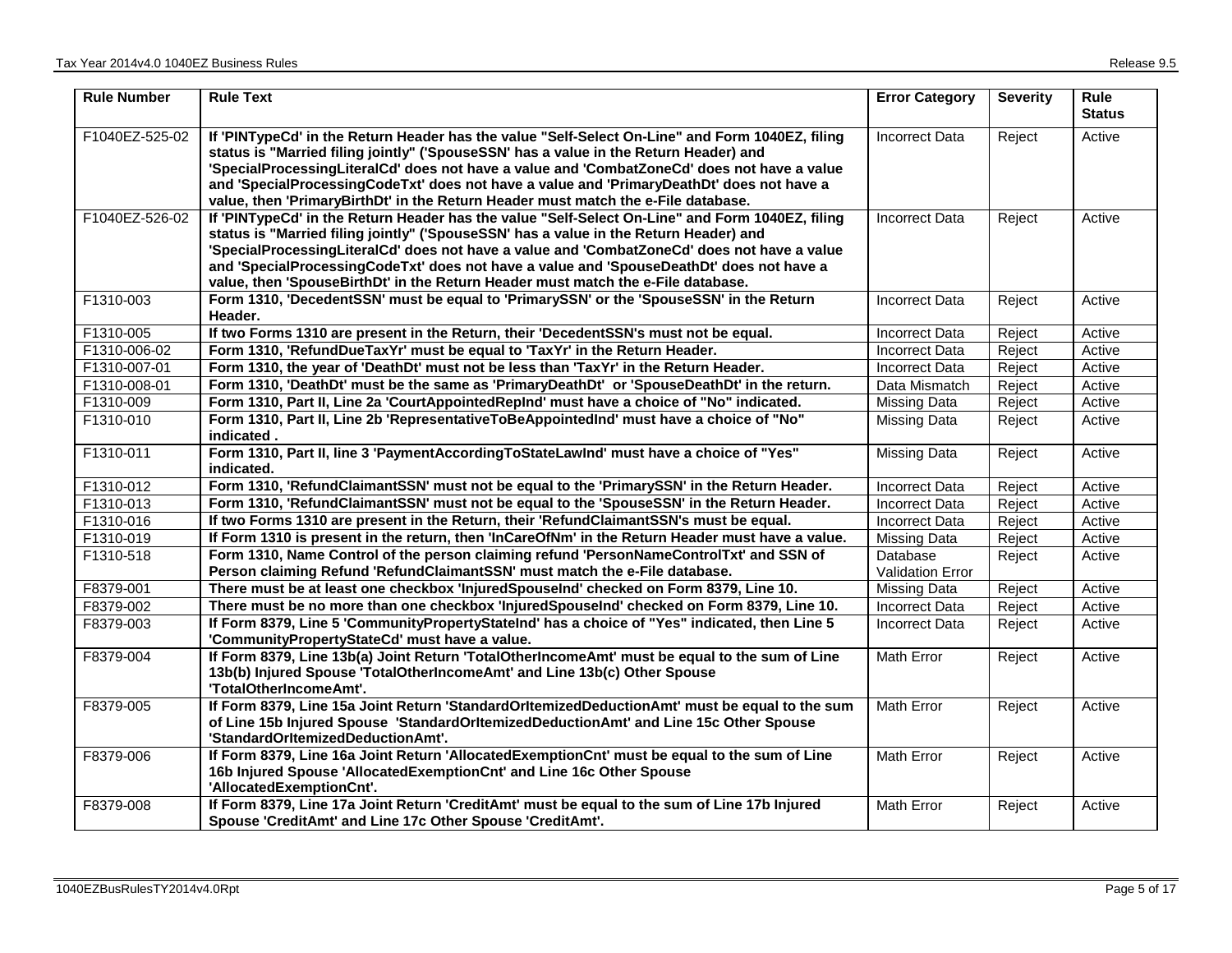| <b>Rule Number</b> | <b>Rule Text</b>                                                                                                                                                                                                                         | <b>Error Category</b> | <b>Severity</b> | Rule<br><b>Status</b> |
|--------------------|------------------------------------------------------------------------------------------------------------------------------------------------------------------------------------------------------------------------------------------|-----------------------|-----------------|-----------------------|
| F8379-009          | If Form 8379, Line 20a Joint Return 'EstimatedTaxPaymentAmt' must be equal to the sum of Line<br>20b Injured Spouse 'EstimatedTaxPaymentAmt' and Line 20c Other Spouse<br>'EstimatedTaxPaymentAmt'.                                      | Math Error            | Reject          | Active                |
| F8379-011          | If Form 8379 is present in the return, then Filer must not have a 'ForeignAddress' in the Return<br>Header.                                                                                                                              | <b>Incorrect Data</b> | Reject          | Active                |
| F8379-012-01       | If Form 8379 is present in the return, then the 'StateAbbreviationCd' of Filer address in the Return<br>Header must not have the value "PR" or "VI".                                                                                     | <b>Incorrect Data</b> | Reject          | Active                |
| F8379-014          | If Form 8379 is present in the return, then 'SpouseSSN' must have a value.                                                                                                                                                               | <b>Missing Data</b>   | Reject          | Active                |
| F8379-015          | If Form 8379, Line 13a(a) Joint Return 'WagesAmt' must be equal to the sum of Line 13a(b)<br>Injured Spouse 'WagesAmt' and Line 13a(c) Other Spouse 'WagesAmt'.                                                                          | Math Error            | Reject          | Active                |
| F8379-016          | If Form 8379, Line 14a Joint Return 'IncomeAdjustmentAmt' must be equal to the sum of Line 14b<br>Injured Spouse 'IncomeAdjustmentAmt' and Line 14c Other Spouse 'IncomeAdjustmentAmt'.                                                  | Math Error            | Reject          | Active                |
| F8379-017          | If Form 8379, Line 18a Joint Return 'OtherTaxesAmt' must be equal to the sum of Line 18b Injured<br>Spouse 'OtherTaxesAmt' and Line 18c Other Spouse 'OtherTaxesAmt'.                                                                    | <b>Math Error</b>     | Reject          | Active                |
| F8379-018          | If Form 8379, Line 19a Joint Return 'FederalIncomeTaxWithheldAmt' must be equal to the sum of<br>Line 19b Injured Spouse 'FederallncomeTaxWithheldAmt' and Line 19c Other Spouse<br>'FederalIncomeTaxWithheldAmt'.                       | <b>Math Error</b>     | Reject          | Active                |
| F8379-020          | If Form 8379 is present in the return, then Form 8833 or Form 8888 must not be present in the<br>return.                                                                                                                                 | <b>Incorrect Data</b> | Reject          | Active                |
| F8862-001-01       | Form 8862, Line 1 'EICEligClmFilingYr' must be equal to 'TaxYr' in the Return Header.                                                                                                                                                    | <b>Incorrect Data</b> | Reject          | Active                |
| F8862-002-01       | For each Form 8862, Line 4, 'EICEligClmDaysChldLivedInUSCnt' that has a value less than 183<br>days, the corresponding Line 5 'EICEligClmChildBirthMonthDayDt' or Line 5<br>'EICEligChildDeathMonthDayDt' must have a value.             | <b>Missing Data</b>   | Reject          | Active                |
| F8862-003-01       | If Form 8862, Line 7 'EICEligClmLivedWithOthersInd' has a choice of "Yes" indicated, then there<br>must be at least one 'EICEIigClmOtherPersonNm' and 'EICEIigClmOtherPersonRInDesc' with a<br>value among Line 7a, 7b and 7c.           | <b>Missing Data</b>   | Reject          | Active                |
| F8888-001-03       | The sum of all amounts on Form 8888, Line 1a 'DirectDepositRefundAmt' and Line 4<br>'RefundUsedForBondPurchasesAmt' and Line 5a 'BondPurchaseAmt' and Line 7<br>'RefundByCheckAmt' must be equal to Line 8 'TotalAllocationOfRefundAmt'. | <b>Math Error</b>     | Reject          | Active                |
| F8888-005          | If Form 8888, Line 5c checkbox 'BeneficiaryInd' is checked, then Line 5c<br>'BondCoOwnerOrBeneficiaryNm' must have a value.                                                                                                              | <b>Missing Data</b>   | Reject          | Active                |
| F8888-007-02       | Form 8888, Line 8 'TotalAllocationOfRefundAmt' must be equal to Form 1040EZ, Line 13a<br>'RefundAmt'.                                                                                                                                    | Data Mismatch         | Reject          | Active                |
| F8888-009          | If Form 8888, Line 4 'RefundUsedForBondPurchasesAmt' has a non-zero value, then it must be a<br>multiple of 50 and must not be greater than 5000.                                                                                        | <b>Incorrect Data</b> | Reject          | Active                |
| F8888-010-01       | If Form 8888, Line 4 'RefundUsedForBondPurchasesAmt' has a non-zero value, then (Form 1040<br>or Form 1040A or Form 1040EZ or Form 1040-SS or Form 1040-PR) 'PrimaryDeathDt' must not<br>have a value.                                   | <b>Incorrect Data</b> | Reject          | Active                |
| F8888-011-01       | If Form 8888, Line 4 'RefundUsedForBondPurchasesAmt' has a non-zero value, then (Form 1040<br>or Form 1040A or Form 1040EZ or Form 1040-SS or Form 1040-PR) 'SpouseDeathDt' must not<br>have a value.                                    | <b>Incorrect Data</b> | Reject          | Active                |
| F8888-012-01       | For each Bond Purchase information on Form 8888, if Line 5a 'BondPurchaseAmt' has a value,<br>then it must be a multiple of 50 and must not be greater than 5000.                                                                        | <b>Incorrect Data</b> | Reject          | Active                |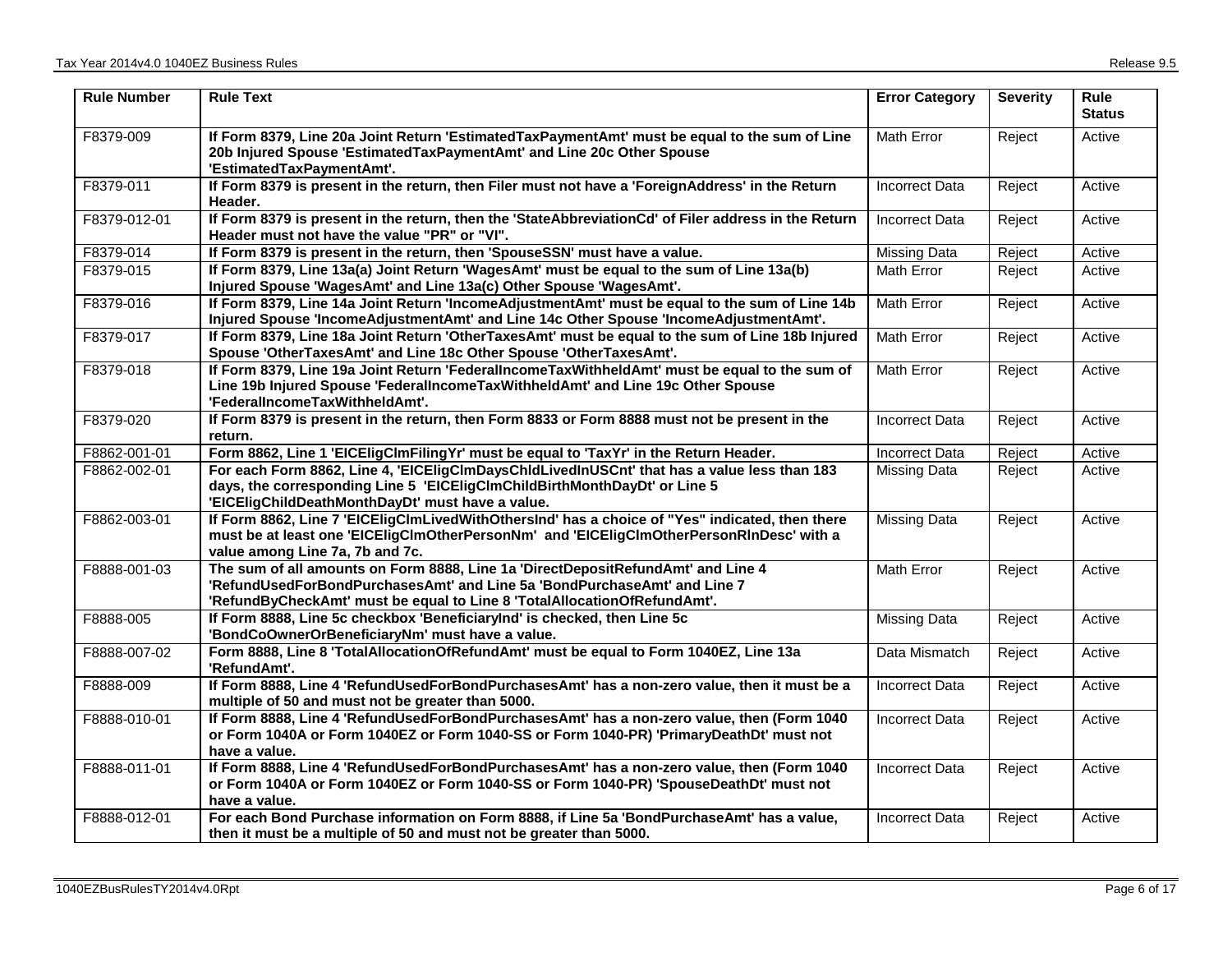| <b>Rule Number</b> | <b>Rule Text</b>                                                                                                                                                                                                                                                                                                                                                                                                                               | <b>Error Category</b> | <b>Severity</b> | <b>Rule</b><br><b>Status</b> |
|--------------------|------------------------------------------------------------------------------------------------------------------------------------------------------------------------------------------------------------------------------------------------------------------------------------------------------------------------------------------------------------------------------------------------------------------------------------------------|-----------------------|-----------------|------------------------------|
| F8888-013-01       | For each Bond Purchase information on Form 8888, if Line 5a 'BondPurchaseAmt' has a value,<br>then (Form 1040 or Form 1040A or Form 1040EZ or Form 1040-SS or Form 1040-PR)<br>'PrimaryDeathDt' must not have a value.                                                                                                                                                                                                                         | <b>Incorrect Data</b> | Reject          | Active                       |
| F8888-014-01       | For each Bond Purchase information on Form 8888, if Line 5a 'BondPurchaseAmt' has a value,<br>then (Form 1040 or Form 1040A or Form 1040EZ or Form 1040-SS or Form 1040-PR)<br>'SpouseDeathDt' must not have a value.                                                                                                                                                                                                                          | <b>Incorrect Data</b> | Reject          | Active                       |
| F8965-001          | If Form 8965, Part III, Line d checkbox 'AllYearInd' is not checked, then at least one of the<br>following checkboxes in 'MonthIndicatorGrp' must be checked: Line e 'JanuaryInd' or Line f<br>'FebruaryInd' or Line g 'MarchInd' or Line h 'AprilInd' or Line i 'MayInd' or Line j 'JuneInd' or Line<br>k 'JulyInd' or Line I 'AugustInd' or Line m 'SeptemberInd' or Line n 'OctoberInd' or Line o<br>'NovemberInd' or Line p 'DecemberInd'. | Missing Data          | Reject          | Active                       |
| F8965-004          | Form 8965, 'SSN' must be equal to 'PrimarySSN' or 'SpouseSSN' in the Return Header.                                                                                                                                                                                                                                                                                                                                                            | <b>Incorrect Data</b> | Reject          | Deleted                      |
| F9465-001-02       | Form 9465, Line 9 'TotalTaxDueAmt' must not be greater than 50000. If the tax due amount is<br>greater than 50000, complete and mail Form 9465 with Form 433-F to the mailing address<br>provided on www.irs.gov.                                                                                                                                                                                                                              | Incorrect Data        | Reject          | Active                       |
| F9465-014          | Form 9465, Line 1 'PrimarySSN' must be equal to either the 'PrimarySSN' or 'SpouseSSN' in the<br><b>Return Header.</b>                                                                                                                                                                                                                                                                                                                         | Incorrect Data        | Reject          | Active                       |
| F9465-015          | If Form 9465, Line 1 'SpouseSSN' has a value, then it must be equal to either the 'PrimarySSN' or<br>'SpouseSSN' in the Return Header.                                                                                                                                                                                                                                                                                                         | Incorrect Data        | Reject          | Active                       |
| F9465-016-01       | If Form 9465, Line 13a 'RoutingTransitNum' has a value, then Line 13b 'BankAccountNum' must<br>also have a value.                                                                                                                                                                                                                                                                                                                              | <b>Missing Data</b>   | Reject          | Active                       |
| F9465-017-01       | If Form 9465, Line 13b 'BankAccountNum' has a value, then Line 13a 'RoutingTransitNum' must<br>also have a value.                                                                                                                                                                                                                                                                                                                              | Missing Data          | Reject          | Active                       |
| F9465-018-01       | In Form 9465, one of the following must have a value: Line 3 Home 'PhoneNum' or Line 4 Work<br>'PhoneNum' or Line 3 Home 'ForeignPhoneNum' or Line 4 Work 'ForeignPhoneNum'.                                                                                                                                                                                                                                                                   | <b>Missing Data</b>   | Reject          | Active                       |
| F9465-019-01       | If IRS Payment Record is present in the return, then Form 9465, Line 8 'PaymentAmt' must be<br>equal to 'PaymentAmt' in IRS Payment Record.                                                                                                                                                                                                                                                                                                    | <b>Incorrect Data</b> | Reject          | Active                       |
| F9465-020-01       | If Form 9465, Line 1a 'SpouseName' has a value, then 'SpouseNameControlTxt' must also have a<br>value.                                                                                                                                                                                                                                                                                                                                         | <b>Missing Data</b>   | Reject          | Active                       |
| F9465-026          | Form 9465, Line 14 checkbox 'PayrollDeductionAgreementInd' must not be checked. If the<br>Payroll Deduction Agreement box is checked, complete and mail Form 9465 with Form 2159 to<br>the mailing address provided on www.irs.gov.                                                                                                                                                                                                            | <b>Incorrect Data</b> | Reject          | Active                       |
| F9465-027          | Form 9465, Line 10 'PaymentDueAmt' can not be less than Line 11 'CalculatedMonthlyPymtAmt'.<br>If the payment due amount is less than Line 11, calculated monthly payment amount, complete<br>and mail Form 9465 with Form 433-F to the mailing address provided on www.irs.gov.                                                                                                                                                               | <b>Incorrect Data</b> | Reject          | Active                       |
| F9465-029          | If Form 9465 is attached to Form 1040 or Form 1040A or Form 1040EZ or Form 1040PR or Form<br>1040SS, then 'F9465TaxReturnTypeCd' must not have the following values: "FORM 940" or<br>"FORM 940PR" or "FORM 941" or "FORM 941PR" or "FORM 941SS" or "FORM 943" or "FORM<br>943PR" or "FORM 944" or "FORM 945" or "FORM 720" or "FORM 2290".                                                                                                    | <b>Incorrect Data</b> | Reject          | Active                       |
| F9465-030          | If Form 9465 'F9465TaxReturnTypeCd' has a value of "FORM 1040" or "FORM 1040A" or "FORM<br>1040EZ" or "FORM 1040SS" or "FORM 1040PR", then 'IATaxYrDt' must have a value.                                                                                                                                                                                                                                                                      | <b>Missing Data</b>   | Reject          | Active                       |
| FPYMT-045-02       | 'EstimatedPaymentDueDt' in the IRS ES Payment Record must not be the same as another IRS<br>ES Payment Record filed with the same return.                                                                                                                                                                                                                                                                                                      | <b>Incorrect Data</b> | Reject          | Active                       |
| FPYMT-068-01       | 'PaymentAmt' in the IRS Payment Record must not be greater than 99,999,999.                                                                                                                                                                                                                                                                                                                                                                    | Incorrect Data        | Reject          | Active                       |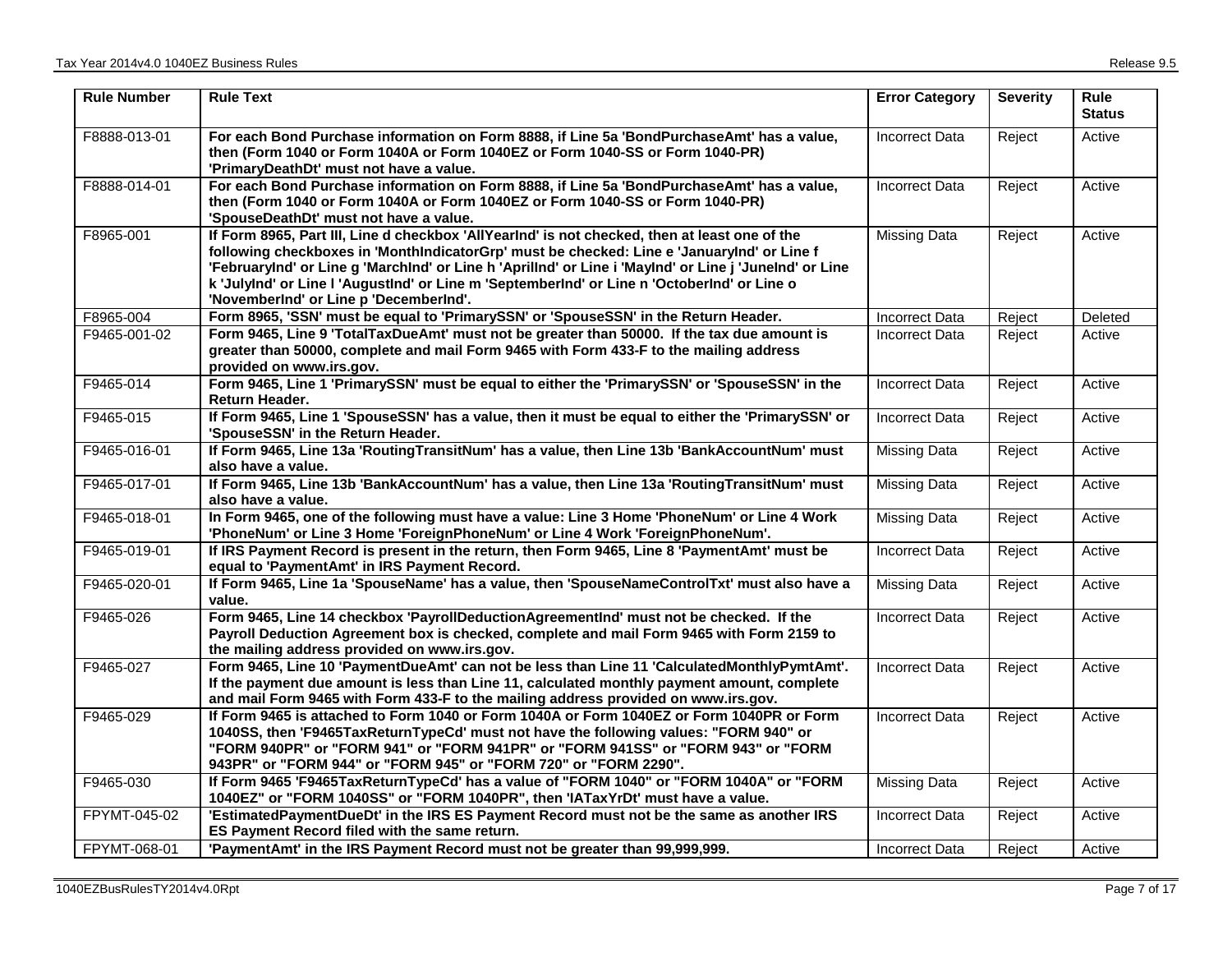| <b>Rule Number</b> | <b>Rule Text</b>                                                                                                                                                                                                                                                                                      | <b>Error Category</b> | <b>Severity</b>    | <b>Rule</b><br><b>Status</b> |
|--------------------|-------------------------------------------------------------------------------------------------------------------------------------------------------------------------------------------------------------------------------------------------------------------------------------------------------|-----------------------|--------------------|------------------------------|
| FPYMT-069-01       | 'PaymentAmt' in the IRS ES Payment Record must not be greater than 99,999,999.                                                                                                                                                                                                                        | Incorrect Data        | Reject             | Active                       |
| FPYMT-071-01       | 'RequestedPaymentDt' in the IRS Payment Record must not be more than 5 days prior to the<br>received date.                                                                                                                                                                                            | Incorrect Data        | Reject             | Active                       |
| FPYMT-072-01       | If the return is received on or before the due date of the return, then the 'RequestedPaymentDt' in<br>the IRS Payment Record must be on the due date or before the due date.                                                                                                                         | Incorrect Data        | Reject             | Active                       |
| FPYMT-074-01       | If the return is received after the due date of the return, then the 'RequestedPaymentDt' in the IRS<br>Payment Record must not be later than the date the return was received.                                                                                                                       | <b>Incorrect Data</b> | Reject             | Active                       |
| FPYMT-086          | 'EstimatedPaymentDueDt' in the IRS ES Payment Record must not be more than 5 days prior to<br>the received date.                                                                                                                                                                                      | <b>Incorrect Data</b> | Reject             | Active                       |
| FPYMT-087          | 'EstimatedPaymentDueDt' in the IRS ES Payment Record must not be more than one year after<br>the received date.                                                                                                                                                                                       | Incorrect Data        | Reject             | Active                       |
| FPYMT-088          | 'EstimatedPaymentDueDt' in the IRS ES Payment Record must be 04/15/2015 or 6/15/2015 or<br>09/15/2015 or 01/15/2016.                                                                                                                                                                                  | <b>Incorrect Data</b> | Reject             | Active                       |
| FPYMT-089          | 'PaymentAmt' in the IRS Payment Record must not be more than 200% of 'OwedAmt'. If a value is<br>not provided for 'OwedAmt', treat that value as zero.                                                                                                                                                | <b>Incorrect Data</b> | Reject             | Active                       |
| FW2-002            | Form W-2, Line 1 'WagesAmt' must have a value greater than zero unless Combat Pay has been<br>excluded from income.                                                                                                                                                                                   | <b>Incorrect Data</b> | Reject             | Active                       |
| FW2-003-01         | Form W-2, Line a, 'EmployeeSSN' must be equal to 'PrimarySSN' or 'SpouseSSN' in the Return<br>Header.                                                                                                                                                                                                 | Data Mismatch         | Reject             | Active                       |
| FW2-007-01         | 'CityNm' of Form W-2, Line C 'EmployerUSAddress' must contain at least three characters.                                                                                                                                                                                                              | <b>Incorrect Data</b> | Reject             | Active                       |
| FW2-008-01         | 'CityNm' of Form W-2, Line C 'EmployerForeignAddress' must contain at least three characters.                                                                                                                                                                                                         | <b>Incorrect Data</b> | Reject             | Active                       |
| FW2-499            | Form W-2, Line B 'EmployerEIN' is invalid for processing an Individual e-filed return.                                                                                                                                                                                                                | <b>Incorrect Data</b> | Reject             | Active                       |
| FW2-502            | Form W-2, Line B 'EmployerEIN' must match data in the eFile database.                                                                                                                                                                                                                                 | <b>Incorrect Data</b> | Reject             | Active                       |
| FW2-505-01         | Form W-2, Line B 'EmployerEIN' was issued after the Tax Year in the Return Header.                                                                                                                                                                                                                    | <b>Incorrect Data</b> | Reject             | Active                       |
| IND-001-01         | 'PreparerSSN' in the Return Header must not be all zeros or all nines.                                                                                                                                                                                                                                | <b>Incorrect Data</b> | Reject             | Active                       |
| <b>IND-002</b>     | The 'TaxPeriodEndDate' in the Submission Manifest must be less than the "Received Date".                                                                                                                                                                                                              | Incorrect Data        | Reject             | Active                       |
| IND-005-01         | If Form 9465 and IRS Payment Record are present in the return, then Form 9465, 'PaymentAmt'<br>must be equal to 'PaymentAmt' in IRS Payment Record.                                                                                                                                                   | <b>Incorrect Data</b> | Reject             | Active                       |
| <b>IND-006</b>     | 'SpouseSSN' in the Return Header must not be equal to 'PrimarySSN' in the Return Header.                                                                                                                                                                                                              | <b>Incorrect Data</b> | Reject             | Active                       |
| IND-007-01         | If checkbox 'ProtectiveSec108iELCRecordInd' is checked in the return, then<br>[GeneralDependencyMedium] with Description beginning with 'Section 108(i) election<br>explanation' must be attached to the return.                                                                                      | Missing<br>Document   | Reject             | Active                       |
| <b>IND-010</b>     | 'TaxYr' must equal the year of the 'TaxPeriodBeginDt' ("YYYY" digits) in the Submission Manifest.                                                                                                                                                                                                     | <b>Incorrect Data</b> | Reject and<br>Stop | Active                       |
| <b>IND-011</b>     | 'TaxYr' must equal the year of the 'TaxPeriodEndDt' ("YYYY" digits) in the Submission Manifest.                                                                                                                                                                                                       | Incorrect Data        | Reject and<br>Stop | Active                       |
| IND-012-01         | If 'WagesLiteralCd' in [WagesNotShownSchedule] has the value "FEC", then [FECRecord] must<br>be present in the return.                                                                                                                                                                                | Missing<br>Document   | Reject             | Active                       |
| IND-013-01         | In the Return Header, 'PreparerSSN' or 'PTIN' or 'STIN' or 'PreparerFirmEIN' must have a value, if<br>any one of the following is true: (1) checkbox 'SelfEmployedInd' is checked; (2)<br>'PreparerPersonNm' or 'PreparerFirmName' or 'PreparerUSAddress' or 'PreparerForeignAddress'<br>has a value. | Missing Data          | Reject             | Active                       |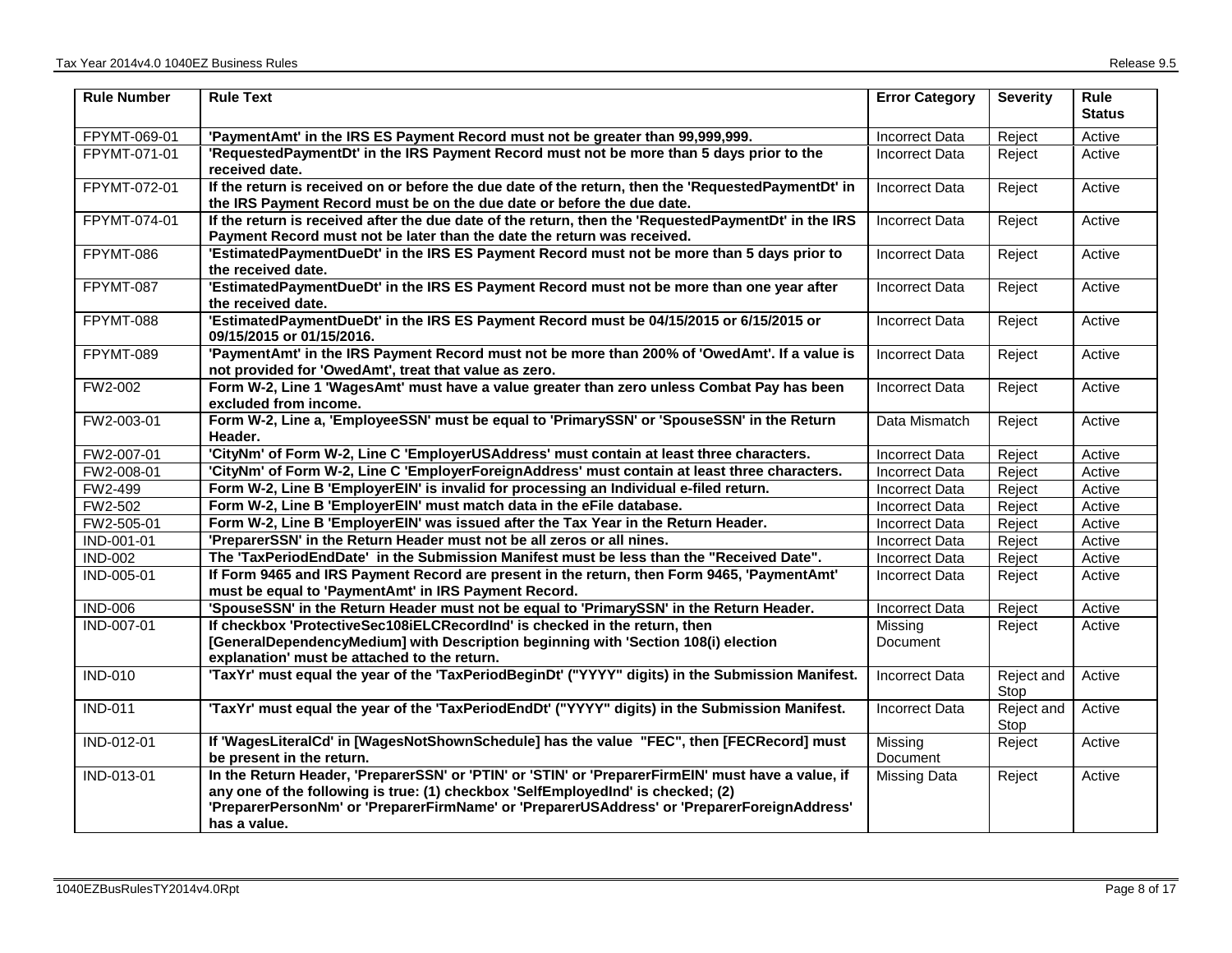| <b>Rule Number</b> | <b>Rule Text</b>                                                                                                                                                                                                                                                                             | <b>Error Category</b>               | <b>Severity</b> | <b>Rule</b><br><b>Status</b> |
|--------------------|----------------------------------------------------------------------------------------------------------------------------------------------------------------------------------------------------------------------------------------------------------------------------------------------|-------------------------------------|-----------------|------------------------------|
| IND-014-02         | 'EmployeeTIN' and 'EmployeeNameControlTxt' in [FECRecord] must be the same as [<br>'PrimarySSN' and 'PrimaryNameControlTxt' ] or ['SpouseSSN' and 'SpouseNameControlTxt' ] in<br>the Return Header.                                                                                          | <b>Incorrect Data</b>               | Reject          | Active                       |
| <b>IND-015</b>     | If checkbox 'WorkPerformedResidingInUSInd' is checked in [FECRecord], then 'USAddress' must<br>have a value.                                                                                                                                                                                 | <b>Incorrect Data</b>               | Reject          | Active                       |
| <b>IND-016</b>     | If 'USAddress' has a value in [FECRecord], then checkbox 'WorkPerformedResidingInUSInd' must<br>be checked.                                                                                                                                                                                  | <b>Missing Data</b>                 | Reject          | Active                       |
| IND-018-02         | If 'PrimaryDeathDt' has a value in the return, then 'InCareOfNm' in the Filer address in the Return<br>Header must have a value.                                                                                                                                                             | <b>Missing Data</b>                 | Reject          | Active                       |
| IND-019-02         | If 'SpouseDeathDt' has a value in the return, then 'InCareOfNm' in the Filer address in the Return<br>Header must have a value.                                                                                                                                                              | <b>Missing Data</b>                 | Reject          | Active                       |
| IND-020-01         | If 'PaidPreparerInformationGrp' is present in the Return Header, then 'NonPaidPreparerCd' must<br>not have a value in the return.                                                                                                                                                            | <b>Incorrect Data</b>               | Reject          | Active                       |
| IND-021-01         | If 'PINTypeCd' in the Return Header has the value "Self-Select On-Line" and<br>'PrimarySignaturePIN' has a value, then 'PrimaryBirthDt' must have a value.                                                                                                                                   | <b>Missing Data</b>                 | Reject          | Active                       |
| IND-022-01         | If 'PINTypeCd' in the Return Header has the value "Self-Select On-Line" and<br>'SpouseSignaturePIN' has a value, then 'SpouseBirthDt' must have a value.                                                                                                                                     | <b>Missing Data</b>                 | Reject          | Active                       |
| IND-023-01         | If 'PINTypeCd' in the Return Header has the value "Self-Select Practitioner" and<br>'PrimarySignaturePIN' has a value, then 'PrimaryBirthDt' must have a value.                                                                                                                              | <b>Missing Data</b>                 | Reject          | Active                       |
| IND-024-01         | If 'PINTypeCd' in the Return Header has the value "Self-Select Practitioner" and<br>'SpouseSignaturePIN' has a value, then 'SpouseBirthDt' must have a value.                                                                                                                                | <b>Missing Data</b>                 | Reject          | Active                       |
| IND-025-01         | If 'PINTypeCd' in the Return Header has the value "Self-Select On-Line", and 'PrimaryBirthDt' has<br>a value, then 'PrimaryPriorYearAGIAmt' or 'PrimaryPriorYearPIN' or 'PrimaryElectronicFilingPIN'<br>or 'IdentityProtectionPIN' must have a value.                                        | <b>Missing Data</b>                 | Reject          | Active                       |
| IND-026-01         | If 'PINTypeCd' in the Return Header has the value "Self-Select Practitioner", and 'PrimaryBirthDt'<br>has a value, then 'PrimaryPriorYearAGIAmt' or 'PrimaryPriorYearPIN' or<br>'PrimaryElectronicFilingPIN' or 'IdentityProtectionPIN' must have a value.                                   | <b>Missing Data</b>                 | Reject          | Active                       |
| IND-027-01         | If 'PINTypeCd' in the Return Header has the value "Self-Select On-Line", and 'SpouseBirthDt' has<br>a value, then 'SpousePriorYearAGIAmt' or 'SpousePriorYearPIN' or 'SpouseElectronicFilingPIN'<br>or 'SpouseIdentityProtectionPIN' must have a value.                                      | <b>Missing Data</b>                 | Reject          | Active                       |
| IND-028-01         | If 'PINTypeCd' in the Return Header has the value "Self-Select Practitioner", and 'SpouseBirthDt'<br>has a value, then 'SpousePriorYearAGIAmt' or 'SpousePriorYearPIN' or<br>'SpouseElectronicFilingPIN' or 'SpouseIdentityProtectionPIN' must have a value.                                 | <b>Missing Data</b>                 | Reject          | Active                       |
| IND-029-01         | If 'WagesLiteralCd' in [WagesNotShownSchedule], has the value "FEC", then the corresponding<br>'WagesNotShownAmt' must be equal to the sum of the 'ForeignEmployerCompensationAmt' from<br>all of the FEC Records present in the return. When evaluating this a tolerance of \$5 is allowed. | <b>Incorrect Data</b>               | Reject          | Active                       |
| IND-031-01         | 'PrimaryPriorYearPIN' or 'PrimaryElectronicFilingPIN' or 'PrimaryPriorYearAGIAmt' in the Return<br>Header must match the e-File database.                                                                                                                                                    | <b>Incorrect Data</b>               | Reject          | Active                       |
| IND-032-01         | 'SpousePriorYearPIN' or 'SpouseElectronicFilingPIN' or 'SpousePriorYearAGIAmt' in the Return<br>Header must match the e-File database.                                                                                                                                                       | <b>Incorrect Data</b>               | Reject          | Active                       |
| IND-033-02         | The year of 'PrimaryDeathDt' must not be less than 'TaxYr' in the Return Header.                                                                                                                                                                                                             | <b>Incorrect Data</b>               | Reject          | Active                       |
| IND-034-02         | The year of 'SpouseDeathDt' must not be less than 'TaxYr' in the Return Header.                                                                                                                                                                                                              | <b>Incorrect Data</b>               | Reject          | Active                       |
| IND-035-01         | 'PrimaryDeathDt' in the return must match that in the e-File database.                                                                                                                                                                                                                       | Database<br><b>Validation Error</b> | Reject          | Active                       |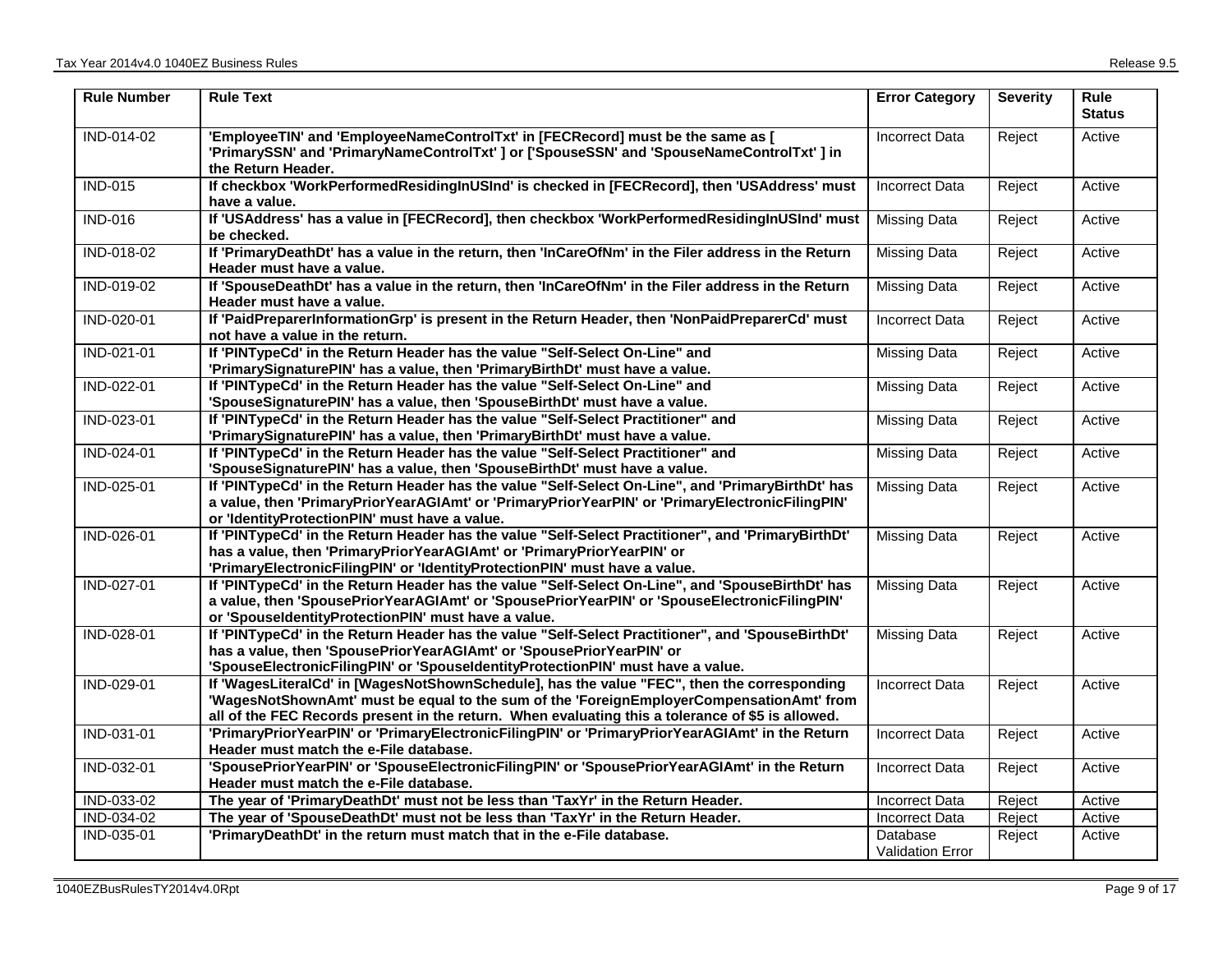| <b>Rule Number</b> | <b>Rule Text</b>                                                                                                                                                            | <b>Error Category</b>        | <b>Severity</b>    | <b>Rule</b><br><b>Status</b> |
|--------------------|-----------------------------------------------------------------------------------------------------------------------------------------------------------------------------|------------------------------|--------------------|------------------------------|
| IND-036-01         | 'SpouseDeathDt' in the return must match that in the e-File database.                                                                                                       | Database<br>Validation Error | Reject             | Active                       |
| IND-037-01         | If 'PrimaryDeathDt' has a value, then the Filer address in the Return Header must not be a Foreign<br>Address.                                                              | <b>Incorrect Data</b>        | Reject             | Active                       |
| IND-038-01         | If 'SpouseDeathDt' has a value, then the Filer address in the Return Header must not be a Foreign<br>Address.                                                               | <b>Incorrect Data</b>        | Reject             | Active                       |
| IND-039-01         | If 'ThirdPartyDesigneeInd' in the return has a choice of 'Yes' indicated, then<br>'ThirdPartyDesigneeNm' must have a value.                                                 | <b>Incorrect Data</b>        | Reject             | Active                       |
| IND-040-01         | If 'ThirdPartyDesigneeInd' in the return has a choice of 'Yes' indicated, then<br>'ThirdPartyDesigneePhoneNum' must have a value.                                           | <b>Incorrect Data</b>        | Reject             | Active                       |
| <b>IND-041</b>     | If 'ThirdPartyDesigneeInd' in the return has a choice of 'Yes' indicated, then<br>'ThirdPartyDesigneePIN' must have a value.                                                | <b>Incorrect Data</b>        | Reject             | Active                       |
| IND-042-01         | If checkbox 'PowerOfAttorneySignedByInd' is checked in the return, then checkbox<br>'SurvivingSpouseInd' must not be checked.                                               | <b>Incorrect Data</b>        | Reject             | Active                       |
| IND-043-01         | If checkbox 'PowerOfAttorneySignedByInd' is checked in the return, then checkbox<br>'PersonalRepresentativelnd' must not be checked.                                        | <b>Incorrect Data</b>        | Reject             | Active                       |
| IND-044-01         | If checkbox 'PowerOfAttorneySignedByInd' is checked in the return, then 'PrimaryDeathDt' must<br>not have a value.                                                          | <b>Incorrect Data</b>        | Reject             | Active                       |
| IND-045-01         | If checkbox 'PowerOfAttorneySignedByInd' is checked in the return, then 'SpouseDeathDt' must<br>not have a value.                                                           | <b>Incorrect Data</b>        | Reject             | Active                       |
| <b>IND-046</b>     | Form 8862 must be present in the return. e-File database indicates the taxpayer must file Form<br>8862 to Claim Earned Income Credit after disallowance.                    | <b>Incorrect Data</b>        | Reject             | Active                       |
| IND-049-01         | Tax returns from the U.S. Possessions of American Samoa, Guam, U.S. Virgin Islands and the<br>Commonwealth of the Northern Mariana Islands may not be electronically filed. | Unsupported                  | Reject             | Active                       |
| <b>IND-052</b>     | The TIN present in the IRS Submission Manifest must be equal to the Primary SSN in the Return<br>Header.                                                                    | Data Mismatch                | Reject and<br>Stop | Active                       |
| IND-053-01         | The 'IPAddress' in the Return Header must not equal all zeros.                                                                                                              | <b>Incorrect Data</b>        | Reject             | Active                       |
| IND-055-02         | 'AddressLine2Txt' in the Return Header must not have a value.                                                                                                               | <b>Incorrect Data</b>        | Reject             | Active                       |
| IND-056-01         | If 'PrimarySignaturePIN' has a value in the Return Header, then 'PrimaryPINEnteredByCd' must<br>have a value.                                                               | <b>Missing Data</b>          | Reject             | Active                       |
| IND-057-01         | If 'SpouseSignaturePIN' has a value in the Return Header, then 'SpousePINEnteredByCd' must<br>have a value.                                                                 | <b>Missing Data</b>          | Reject             | Active                       |
| IND-058-01         | If 'PrimarySignaturePIN' has a value in the Return Header, then 'PrimarySignatureDt' must have a<br>value.                                                                  | <b>Missing Data</b>          | Reject             | Active                       |
| IND-059-01         | If 'SpouseSignaturePIN' has a value in the Return Header, then 'SpouseSignatureDt' must have a<br>value.                                                                    | <b>Missing Data</b>          | Reject             | Active                       |
| <b>IND-060</b>     | 'IdentityProtectionPIN' in the Return Header must not equal all zeroes.                                                                                                     | <b>Incorrect Data</b>        | Reject and<br>Stop | Active                       |
| <b>IND-061</b>     | IRS ES Payment Record must not be present in a prior year return.                                                                                                           | <b>Incorrect Data</b>        | Reject             | Active                       |
| <b>IND-062</b>     | IP Address of the Transmitter must have a value.                                                                                                                            | <b>Missing Data</b>          | Reject             | Active                       |
| <b>IND-063</b>     | Timestamp of the Transmitter must have a value.                                                                                                                             | <b>Missing Data</b>          | Reject             | Active                       |
| <b>IND-064</b>     | IP Address of the Transmitter must be a valid IP Address.                                                                                                                   | <b>Incorrect Data</b>        | Reject             | Active                       |
| <b>IND-066</b>     | 'SpouseldentityProtectionPIN' in the Return Header must not equal all zeroes.                                                                                               | <b>Incorrect Data</b>        | Reject and<br>Stop | Active                       |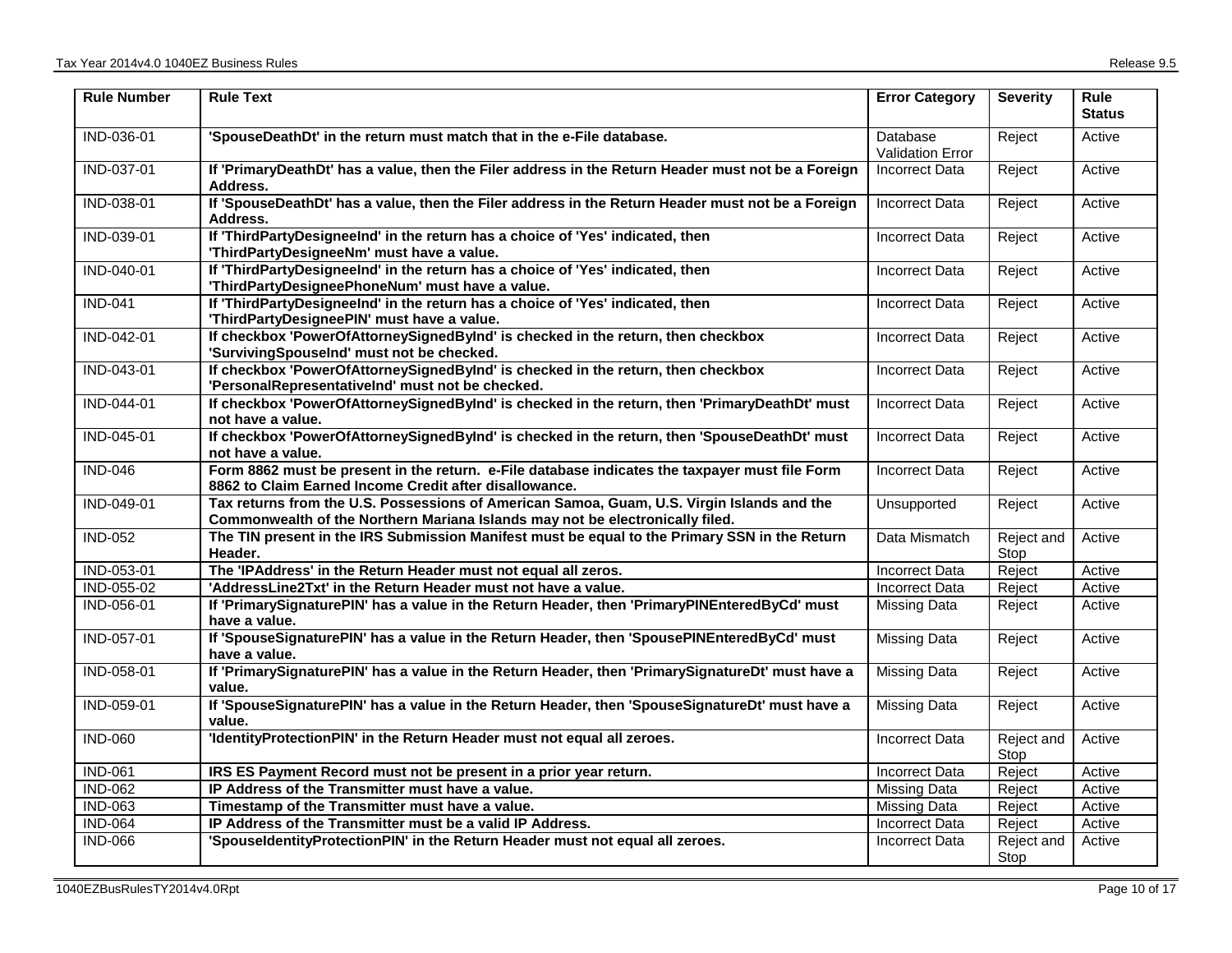| <b>Rule Number</b> | <b>Rule Text</b>                                                                                                                                                                                                                                                                        | <b>Error Category</b>               | <b>Severity</b>    | <b>Rule</b><br><b>Status</b> |
|--------------------|-----------------------------------------------------------------------------------------------------------------------------------------------------------------------------------------------------------------------------------------------------------------------------------------|-------------------------------------|--------------------|------------------------------|
| <b>IND-067</b>     | As a paid tax preparer of a tax return claiming Earned income Tax Credit, you must complete and<br>submit Form 8867 to IRS with the original submission of each return. Failure to submit Form 8867<br>is a violation of IRC Sec 6695(g) and a \$500 penalty may be imposed per return. | <b>Missing Data</b>                 | Alert              | Active                       |
| <b>IND-180</b>     | Primary taxpayer's Identity Protection Personal Identification Number (IP PIN) must match the e-<br>File database. Please double check your entry and resubmit your return with the correct number.                                                                                     | Database<br><b>Validation Error</b> | Reject and<br>Stop | Active                       |
| <b>IND-181</b>     | The Primary Taxpayer did not enter a valid Identity Protection Personal Identification Number (IP<br>PIN). Please visit www.irs.gov/get-an-ippin for further information and resubmit your return with<br>the correct number.                                                           | Database<br><b>Validation Error</b> | Reject and<br>Stop | Active                       |
| <b>IND-182</b>     | The Spouse Identity Protection Personal Identification Number (IP PIN) must match the e-File<br>database. Please double check your entry and resubmit your return with the correct number.                                                                                              | Database<br><b>Validation Error</b> | Reject and<br>Stop | Active                       |
| <b>IND-183</b>     | The Spouse did not enter a valid Identity Protection Personal Identification Number (IP PIN).<br>Please visit www.irs.gov/get-an-ippin for further information and resubmit your return with the<br>correct number.                                                                     | Database<br><b>Validation Error</b> | Reject and<br>Stop | Active                       |
| <b>IND-184</b>     | Prior Year returns can only be filed by Practitioner and are currently not accepted for Online<br>filers.                                                                                                                                                                               | Incorrect Data                      | Reject and<br>Stop | Active                       |
| <b>IND-508</b>     | Primary SSN in the Return Header must not be equal to the Spouse SSN on another tax return for<br>which filing status is Married Filing Jointly or [filing status is Married Filing Separately and the<br>Spouse exemption is claimed].                                                 | Database<br><b>Validation Error</b> | Reject             | Active                       |
| <b>IND-510</b>     | Spouse SSN in the Return Header must not be equal to the Primary SSN on another tax return.                                                                                                                                                                                             | Duplicate<br>Condition              | Reject             | Active                       |
| <b>IND-513</b>     | The Spouse SSN in the Return Header must not be equal to the Spouse SSN in another return<br>filed for the same tax year.                                                                                                                                                               | Duplicate<br>Condition              | Reject             | Active                       |
| <b>IND-515</b>     | The Primary SSN in the Return Header must not be equal to the Primary SSN in another return<br>filed for the same tax year.                                                                                                                                                             | Duplicate<br>Condition              | Reject             | Active                       |
| IND-521-01         | The Year of Birth of the Primary SSN must not be greater than the 'TaxYr' in the Return Header.                                                                                                                                                                                         | <b>Incorrect Data</b>               | Reject             | Active                       |
| IND-531-01         | If Primary Date of Death has a value in the e-File database, then it must not be prior to the 'TaxYr'<br>in the Return Header.                                                                                                                                                          | Database<br><b>Validation Error</b> | Reject             | Active                       |
| IND-532-01         | If Spouse Date of Death has a value in the e-File database, then it must not be prior to the 'TaxYr'<br>in the Return Header.                                                                                                                                                           | Database<br>Validation Error        | Reject             | Active                       |
| IND-570-01         | The Year of Birth of the Spouse SSN must not be greater than the 'TaxYr' in the Return Header.                                                                                                                                                                                          | Database<br><b>Validation Error</b> | Reject             | Active                       |
| IND-664-01         | If the Primary SSN appears more than once in the e-File database, then 'PINTypeCd' in the Return<br>Header must not have the value "Self-Select On-Line".                                                                                                                               | Database<br>Validation Error        | Reject             | Active                       |
| IND-665-01         | If the Primary SSN appears more than once in the e-File database, then 'PINTypeCd' in the Return<br>Header must not have the value "Self-Select Practitioner".                                                                                                                          | Database<br><b>Validation Error</b> | Reject             | Active                       |
| IND-666-01         | If the Spouse SSN appears more than once in the e-File database, then 'PINTypeCd' must not<br>have the value "Self-Select On-Line".                                                                                                                                                     | Database<br>Validation Error        | Reject             | Active                       |
| IND-667-01         | If the Spouse SSN appears more than once in the e-File database, then 'PINTypeCd' must not<br>have the value "Self-Select Practitioner".                                                                                                                                                | Database<br>Validation Error        | Reject             | Active                       |
| <b>IND-672-01</b>  | In the Return Header, if 'PINTypeCd' has the value "Practitioner" or "Self-Select Practitioner",<br>then 'PractitionerPINGrp' must have a value.                                                                                                                                        | Missing Data                        | Reject             | Active                       |
| IND-673-01         | In the Return Header, if 'PINTypeCd' has the value "Self-Select On-Line", then<br>'PractitionerPINGrp' must not have a value.                                                                                                                                                           | Missing Data                        | Reject             | Active                       |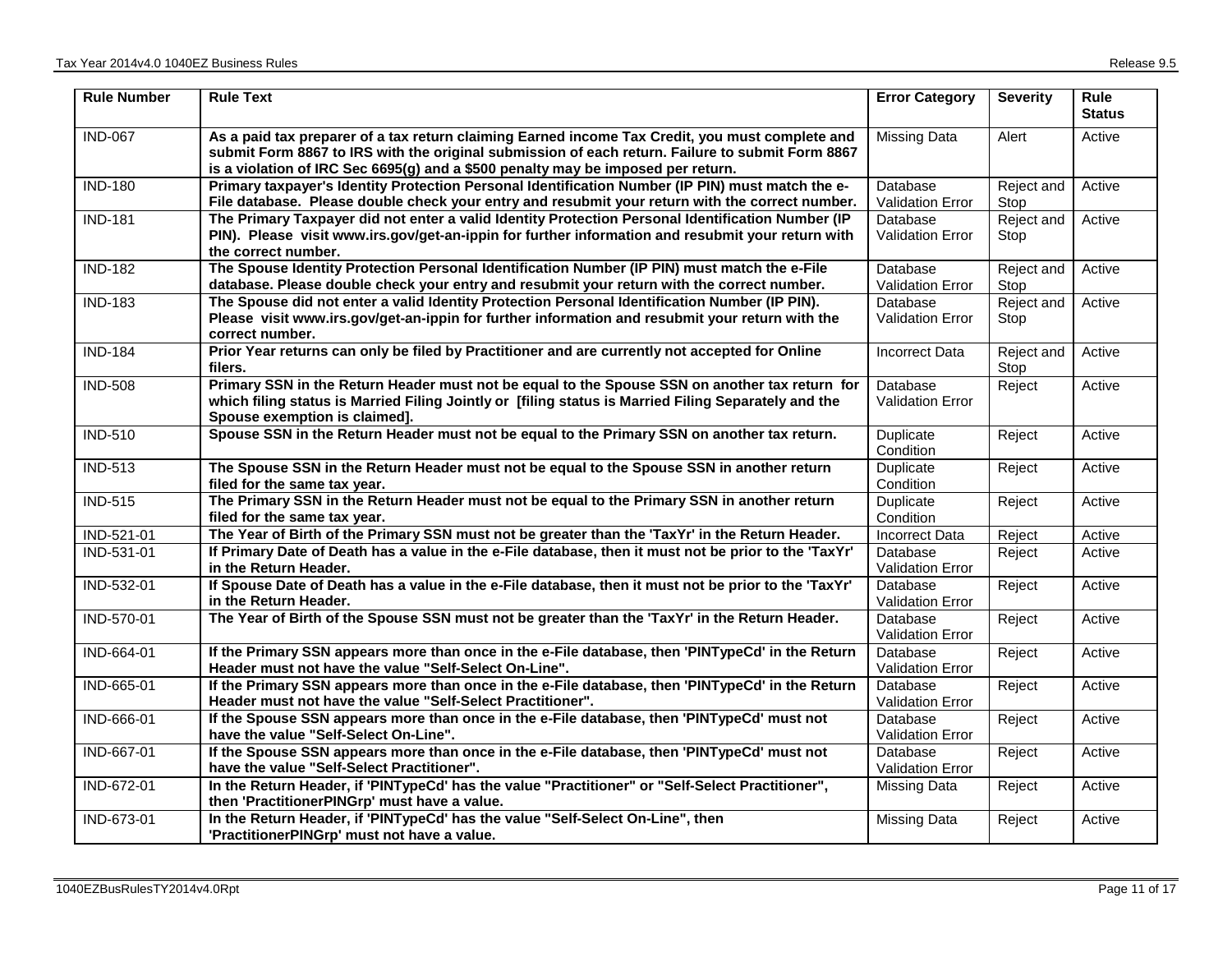| <b>Rule Number</b> | <b>Rule Text</b>                                                                                                                                                                                                                                                                             | <b>Error Category</b>                      | <b>Severity</b>    | <b>Rule</b><br><b>Status</b> |
|--------------------|----------------------------------------------------------------------------------------------------------------------------------------------------------------------------------------------------------------------------------------------------------------------------------------------|--------------------------------------------|--------------------|------------------------------|
| IND-674-01         | If the Primary Taxpayer is under the age of 16 and has never filed a tax return, then 'PINTypeCd'<br>in the Return Header must not have the value "Self-Select On-Line".                                                                                                                     | Database<br><b>Validation Error</b>        | Reject             | Active                       |
| IND-675-01         | If the Primary Taxpayer is under the age of 16 and has never filed a tax return, then 'PINTypeCd'<br>in the Return Header must not have the value "Self-Select Practitioner".                                                                                                                | Database<br><b>Validation Error</b>        | Reject             | Active                       |
| IND-679-01         | If the Spouse SSN in the Return Header is under the age of 16 and did not file a tax return in the<br>previous year, then the 'PINTypeCd' must not have the value "Self-Select On-Line".                                                                                                     | Database<br><b>Validation Error</b>        | Reject             | Active                       |
| IND-680-01         | If the Spouse SSN in the Return Header is under the age of 16 and did not file a tax return in the<br>previous year, then the 'PINTypeCd' must not have the value "Self-Select Practitioner".                                                                                                | Database<br><b>Validation Error</b>        | Reject             | Active                       |
| IND-689-01         | The year of the 'PrimarySignatureDt' in the Return Header must be equal to the processing year.                                                                                                                                                                                              | Missing<br>Document                        | Reject             | Active                       |
| IND-694-01         | If 'PINTypeCd' in the Return Header has the value "Self-Select Practitioner", then<br>'JuratDisclosureCd' must have the value "Self Select PIN By ERO".                                                                                                                                      | <b>Incorrect Data</b>                      | Reject             | Active                       |
| IND-695-01         | If 'PINTypeCd' in the Return Header has the value "Practitioner", then 'JuratDisclosureCd' must<br>have the value "Practitioner PIN".                                                                                                                                                        | <b>Incorrect Data</b>                      | Reject             | Active                       |
| IND-696-01         | If 'PINTypeCd' in the Return Header has the value "Self-Select On-Line", then 'JuratDisclosureCd'<br>must have the value "Online Self Select PIN".                                                                                                                                           | <b>Incorrect Data</b>                      | Reject             | Active                       |
| IND-699-01         | If 'PINTypeCd' in the Return Header has the value "Practitioner", then the following must not have<br>an entry: 'PrimaryPriorYearAGIAmt' and 'PrimaryPriorYearPIN' and 'PrimaryElectronicFilingPIN'<br>and 'SpousePriorYearAGIAmt' and 'SpousePriorYearPIN' and 'SpouseElectronicFilingPIN'. | <b>Incorrect Data</b>                      | Reject             | Active                       |
| <b>IND-769</b>     | 'IdentityProtectionPIN' in the Return Header must be numeric digits.                                                                                                                                                                                                                         | <b>Incorrect Data</b>                      | Reject and<br>Stop | Active                       |
| <b>IND-770</b>     | 'SpouseldentityProtectionPIN' in the Return Header must be numeric digits.                                                                                                                                                                                                                   | <b>Incorrect Data</b>                      | Reject and<br>Stop | Active                       |
| <b>IND-901</b>     | The Primary SSN in the Return Header has been locked because Social Security Administration<br>records indicate the number belongs to a deceased individual.                                                                                                                                 | Database<br><b>Validation Error</b>        | Reject and<br>Stop | Active                       |
| <b>IND-902</b>     | The Primary SSN in the Return Header has been locked. The account was locked per the<br>taxpayer's request.                                                                                                                                                                                  | Database<br><b>Validation Error</b>        | Reject and<br>Stop | Active                       |
| <b>IND-903</b>     | The Primary SSN in the Return Header has been systemically locked based on IRS information<br>which indicates there is not a filing requirement for this SSN.                                                                                                                                | Database<br>Validation Error               | Reject and<br>Stop | <b>Disabled</b>              |
| <b>IND-904</b>     | The Primary SSN in the Return Header has been locked. Social Security Administration records<br>indicate the SSN belongs to a minor. The account was locked per the request of the minor's<br>parent or guardian.                                                                            | Database<br><b>Validation Error</b>        | Reject and<br>Stop | Active                       |
| <b>IND-941</b>     | The Spouse SSN in the Return Header has been locked because Social Security Administration<br>records indicate the number belongs to a deceased individual.                                                                                                                                  | Database<br><b>Validation Error</b>        | Reject and<br>Stop | Active                       |
| <b>IND-942</b>     | The Spouse SSN in the Return Header has been locked. The account was locked per the<br>taxpayer's request.                                                                                                                                                                                   | Database<br><b>Validation Error</b>        | Reject and<br>Stop | Active                       |
| <b>IND-943</b>     | The Spouse SSN in the Return Header has been systemically locked based on IRS information<br>which indicates there is not a filing requirement for this SSN.                                                                                                                                 | <b>Database</b><br><b>Validation Error</b> | Reject and<br>Stop | Active                       |
| <b>IND-944</b>     | The Spouse SSN in the Return Header has been locked. Social Security Administration records<br>indicate the SSN belongs to a minor. The account was locked per the request of the minor's<br>parent or guardian.                                                                             | Database<br><b>Validation Error</b>        | Reject and<br>Stop | Active                       |
| R0000-003          | The return version (attribute 'returnVersion' of the Return element) must be specified for each<br>return in the return header.                                                                                                                                                              | <b>Missing Data</b>                        | Reject and<br>Stop | Active                       |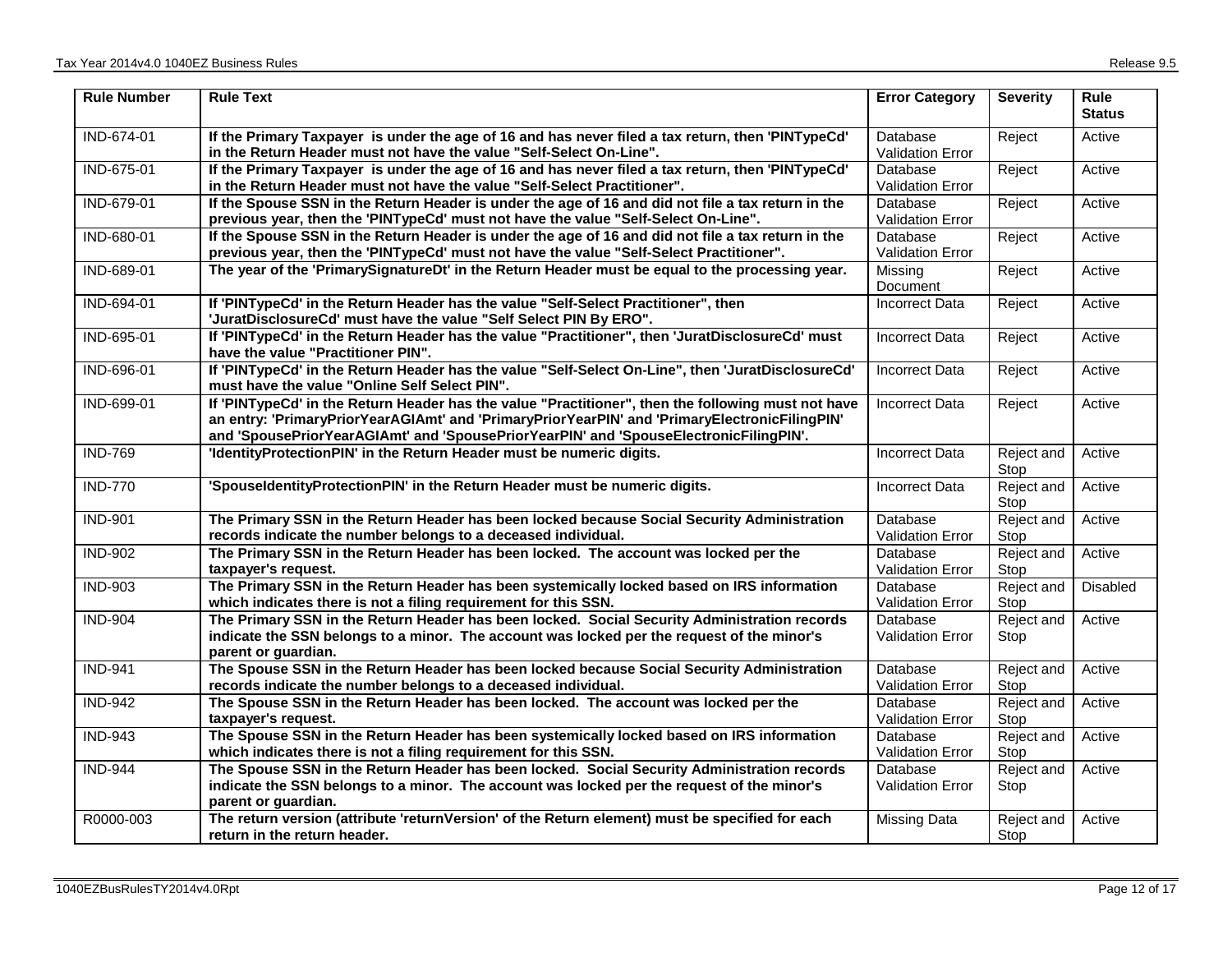| <b>Rule Number</b> | <b>Rule Text</b>                                                                                                                                                                                                                                      | <b>Error Category</b> | <b>Severity</b>    | <b>Rule</b><br><b>Status</b> |
|--------------------|-------------------------------------------------------------------------------------------------------------------------------------------------------------------------------------------------------------------------------------------------------|-----------------------|--------------------|------------------------------|
| R0000-004-01       | 'ReturnTypeCd' (specified in the Return Header) and the return version (specified by the<br>'returnVersion' attribute of the 'Return' element) of the return must match the return type and the<br>version supported by the Modernized e-File system. | Data Mismatch         | Reject and<br>Stop | Active                       |
| R0000-007-02       | For US Addresses, the first five digits of 'ZipCd' of the Filer's address in the Return Header must<br>be within the valid ranges of zip codes for the corresponding 'StateAbbreviationCd'. See<br>Publication 4164.                                  | Incorrect Data        | Reject             | Active                       |
| R0000-019          | The number of return documents (forms, schedules, and supporting documents) included in the<br>return must equal the document count specified in the Return Data (documentCount attribute of<br>the ReturnData element of the Return).                | Data Mismatch         | Reject             | Active                       |
| R0000-020-01       | If the Filer has a US address in the Return Header and 'StateAbbreviationCd' has the value "AA"<br>then the first three digits of the 'ZipCd' must be 340.                                                                                            | <b>Incorrect Data</b> | Reject             | Active                       |
| R0000-022-01       | If the Filer has a US address in the Return Header and 'StateAbbreviationCd' has the value "AE"<br>then the first three digits of the 'ZipCd' must be in the range 090 - 098.                                                                         | <b>Incorrect Data</b> | Reject             | Active                       |
| R0000-024-01       | If the Filer has a US address in the Return Header and 'StateAbbreviationCd' has the value "AP"<br>then first three digits of the 'ZipCd' must be in the range 962 - 966.                                                                             | <b>Incorrect Data</b> | Reject             | Active                       |
| R0000-030-01       | In the Return Header, if 'PractitionerPINGrp' is provided, then 'EFIN' in the 'PractitionerPINGrp'<br>must be the same as 'EFIN' in the 'OriginatorGrp'.                                                                                              | Data Mismatch         | Reject             | Active                       |
| R0000-046-01       | For US Addresses, the fourth and fifth digit of the 'ZipCd' of the Filer's address in the Return<br>Header cannot both be zeros ("00"), except when the 'ZipCd' is 00800, 20500, 34000, 00600, 96100,<br>96900.                                       | <b>Incorrect Data</b> | Reject             | Active                       |
| R0000-051-01       | 'FederalSubmissionTypeCd' in the IRS Submission Manifest must match 'ReturnTypeCd'<br>indicated in the Return Header.                                                                                                                                 | Data Mismatch         | Reject and<br>Stop | Active                       |
| R0000-052-01       | 'TaxYr' specified in the IRS Submission Manifest must match 'TaxYr' in the Return Header.                                                                                                                                                             | Data Mismatch         | Reject and<br>Stop | Active                       |
| R0000-054-01       | The 'EFIN' in the IRS Submission Manifest must match 'EFIN' in the 'OriginatorGrp' in the Return<br>Header.                                                                                                                                           | Data Mismatch         | Reject and<br>Stop | Active                       |
| R0000-057          | Every attached file (i.e. binary attachment) must be referenced by the XML document that<br>represents it.                                                                                                                                            | Missing Data          | Reject             | Deleted                      |
| R0000-057-01       | Every attached file (i.e. binary attachment) must be referenced by the XML document that<br>represents it.                                                                                                                                            | Missing Data          | Reject             | <b>New</b>                   |
| R0000-058-01       | An XML document that represents a binary attachment must have a valid reference to an attached<br>file.                                                                                                                                               | <b>Missing Data</b>   | Reject             | Active                       |
| R0000-060          | The EFIN in the Submission ID (the first six digits) must match the EFIN in the Submission<br>Manifest.                                                                                                                                               | <b>Incorrect Data</b> | Reject and<br>Stop | Active                       |
| R0000-067          | The attached files (i.e. binary attachments) in a submission zip archive must have distinct names.                                                                                                                                                    | <b>Incorrect Data</b> | Reject and<br>Stop | Active                       |
| R0000-075-02       | 'RoutingTransitNum' (RTN) must conform to the banking industry RTN algorithm.                                                                                                                                                                         | <b>Incorrect Data</b> | Reject             | Active                       |
| R0000-080-01       | 'TaxPeriodBeginDt' present in the IRS Submission Manifest must match 'TaxPeriodBeginDt'<br>provided in the Return Header.                                                                                                                             | Data Mismatch         | Reject and<br>Stop | Active                       |
| R0000-081-01       | 'TaxPeriodEndDt' present in the IRS Submission Manifest must match 'TaxPeriodEndDt' provided<br>in the Return Header.                                                                                                                                 | Data Mismatch         | Reject and<br>Stop | Active                       |
| R0000-082          | 'TaxPeriodBeginDt' and 'TaxPeriodEndDt' must be provided in the IRS Submission Manifest.                                                                                                                                                              | Missing Data          | Reject and<br>Stop | Active                       |
| R0000-087-02       | 'PreparerFirmEIN' in the Return Header must not equal all zeros or all nines.                                                                                                                                                                         | <b>Incorrect Data</b> | Reject             | Active                       |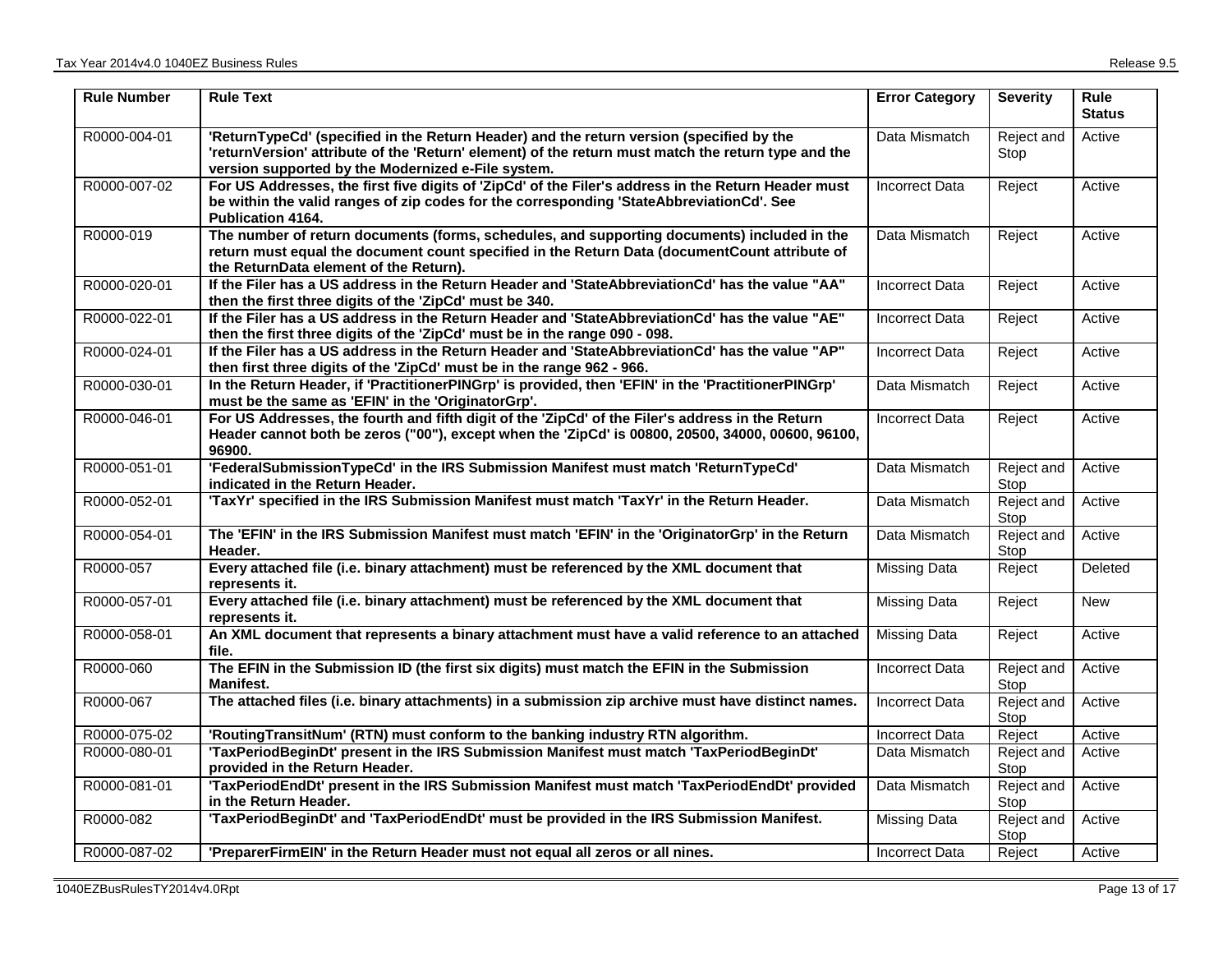| <b>Rule Number</b> | <b>Rule Text</b>                                                                                                                                                                                                                                                                                            | <b>Error Category</b> | <b>Severity</b>    | <b>Rule</b><br><b>Status</b> |
|--------------------|-------------------------------------------------------------------------------------------------------------------------------------------------------------------------------------------------------------------------------------------------------------------------------------------------------------|-----------------------|--------------------|------------------------------|
| R0000-088-01       | The eight numeric digits of the PTIN (of the Paid Preparer) following the letter P, must not equal<br>all zeros or all nines in the Return Header.                                                                                                                                                          | <b>Incorrect Data</b> | Reject             | Active                       |
| R0000-092-01       | 'PrimarySSN' in the Return Header must be within the valid range of SSN/ITIN and must not be an<br>ATIN.                                                                                                                                                                                                    | <b>Incorrect Data</b> | Reject             | Active                       |
| R0000-093-01       | If 'SpouseSSN' in the Return Header has a value, then it must be within the valid range of<br>SSN/ITIN and must not be an ATIN.                                                                                                                                                                             | <b>Incorrect Data</b> | Reject             | Active                       |
| R0000-095-02       | 'PrimarySignaturePIN' in the Return Header must not equal all zeros.                                                                                                                                                                                                                                        | <b>Incorrect Data</b> | Reject             | Active                       |
| R0000-096-02       | 'SpouseSignaturePIN' in the Return Header must not equal all zeros.                                                                                                                                                                                                                                         | <b>Incorrect Data</b> | Reject             | Active                       |
| R0000-113-01       | The eight numeric digits of the STIN (of the Paid Preparer) following the letter S, must not equal<br>all zeros or all nines in the Return Header.                                                                                                                                                          | <b>Incorrect Data</b> | Reject             | Active                       |
| R0000-114          | The Submission Manifest's 'TaxPeriodBeginDt' value for month and day should be January 1.                                                                                                                                                                                                                   | <b>Incorrect Data</b> | Reject             | Active                       |
| R0000-115          | The Submission Manifest's 'TaxPeriodEndDt' value for month and day should be December 31.                                                                                                                                                                                                                   | <b>Incorrect Data</b> | Reject             | Active                       |
| R0000-116-02       | If the Filer has a US address in the Return Header and if the value of 'CityNm' is "APO" or "DPO"<br>or "FPO", then 'StateAbbreviationCd' must have the value "AA", "AE" or "AP".                                                                                                                           | Incorrect Data        | Reject             | Active                       |
| R0000-117-01       | If the Filer has a US address in the Return Header and 'StateAbbreviationCd' has the value "AA",<br>"AE" or "AP" then the 'CityNm' must be "APO" OR "DPO" OR "FPO".                                                                                                                                         | <b>Incorrect Data</b> | Reject             | Active                       |
| R0000-118-01       | If first two digits of the EFIN in the IRS Submission Manifest are 10, 21, 32, 44 or 53, then<br>'OriginatorTypeCd' in the Return Header must have the value "OnlineFiler".                                                                                                                                 | <b>Incorrect Data</b> | Reject and<br>Stop | Active                       |
| R0000-119-01       | If 'OriginatorTypeCd' in the Return Header has the value "OnlineFiler", then the first two digits of<br>the EFIN in the IRS Submission Manifest must be 10 or 21 or 32 or 44 or 53.                                                                                                                         | <b>Incorrect Data</b> | Reject and<br>Stop | Active                       |
| R0000-120          | The IRS Submission type that was filed is not being accepted by Modernized e-File (MeF) at this<br>time. Please check the MeF web page under irs.gov for more information. The submission type<br>filed was <type>.</type>                                                                                  | Unsupported           | Reject and<br>Stop | Active                       |
| R0000-121          | The ETIN associated with the Individual submission is not a participating transmitter. Please<br>check the Modernized e-File (MeF) web page under irs.gov for more information on participation<br>rules.                                                                                                   | Unsupported           | Reject and<br>Stop | Active                       |
| R0000-123-01       | If 'NameLine1Txt' in the Return Header contains an ampersand, then 'SpouseSSN' in the Return<br>Header must have a value.                                                                                                                                                                                   | <b>Missing Data</b>   | Reject             | Active                       |
| R0000-125-01       | 'NameLine1Txt' in the Return Header must contain a less-than sign (<).                                                                                                                                                                                                                                      | <b>Incorrect Data</b> | Reject             | Active                       |
| R0000-126-01       | There can be no more than two less-than signs (<) in 'NameLine1Txt' in the Return Header.                                                                                                                                                                                                                   | <b>Incorrect Data</b> | Reject             | Active                       |
| R0000-127-01       | The character following the first less-than sign in 'NameLine1Txt' in the Return Header must be<br>an alphabetic character.                                                                                                                                                                                 | <b>Incorrect Data</b> | Reject             | Active                       |
| R0000-129-01       | The 4th and 5th digits of the 'PrimarySSN' in the Return Header must be equal to "00" for testing.                                                                                                                                                                                                          | <b>Incorrect Data</b> | Reject             | Active                       |
| R0000-130-01       | The 4th and 5th digits of the 'SpouseSSN' in the Return Header must be equal to "00" for testing.                                                                                                                                                                                                           | <b>Incorrect Data</b> | Reject             | Active                       |
| R0000-142-01       | If you are a paid tax return preparer, you must use a Preparer Tax Identification Number (PTIN)<br>issued by the Internal Revenue Service (IRS) to identify yourself in the paid preparer section of<br>the tax return. In future years, tax returns may be rejected if an SSN, or any number that is not a | <b>Incorrect Data</b> | Alert              | Active                       |
| R0000-143          | valid PTIN, is included in this field.<br>'TaxYr' in the IRS Submission Manifest must have a value.                                                                                                                                                                                                         | <b>Missing Data</b>   | Reject and<br>Stop | Active                       |
| R0000-180          | 'TaxYr' specified in the Submission Manifest must equal the year of the schema version ('YYYY'<br>digits of the attribute 'returnVersion' of the Return) that is being used to file the return.                                                                                                             | <b>Incorrect Data</b> | Reject and<br>Stop | Active                       |
| R0000-192          | Phone Number provided in the return must not be all zeros.                                                                                                                                                                                                                                                  | <b>Incorrect Data</b> | Reject             | Active                       |
| R0000-193          | Bank Account Number provided in the return must not be all zeros.                                                                                                                                                                                                                                           | <b>Incorrect Data</b> | Reject             | Active                       |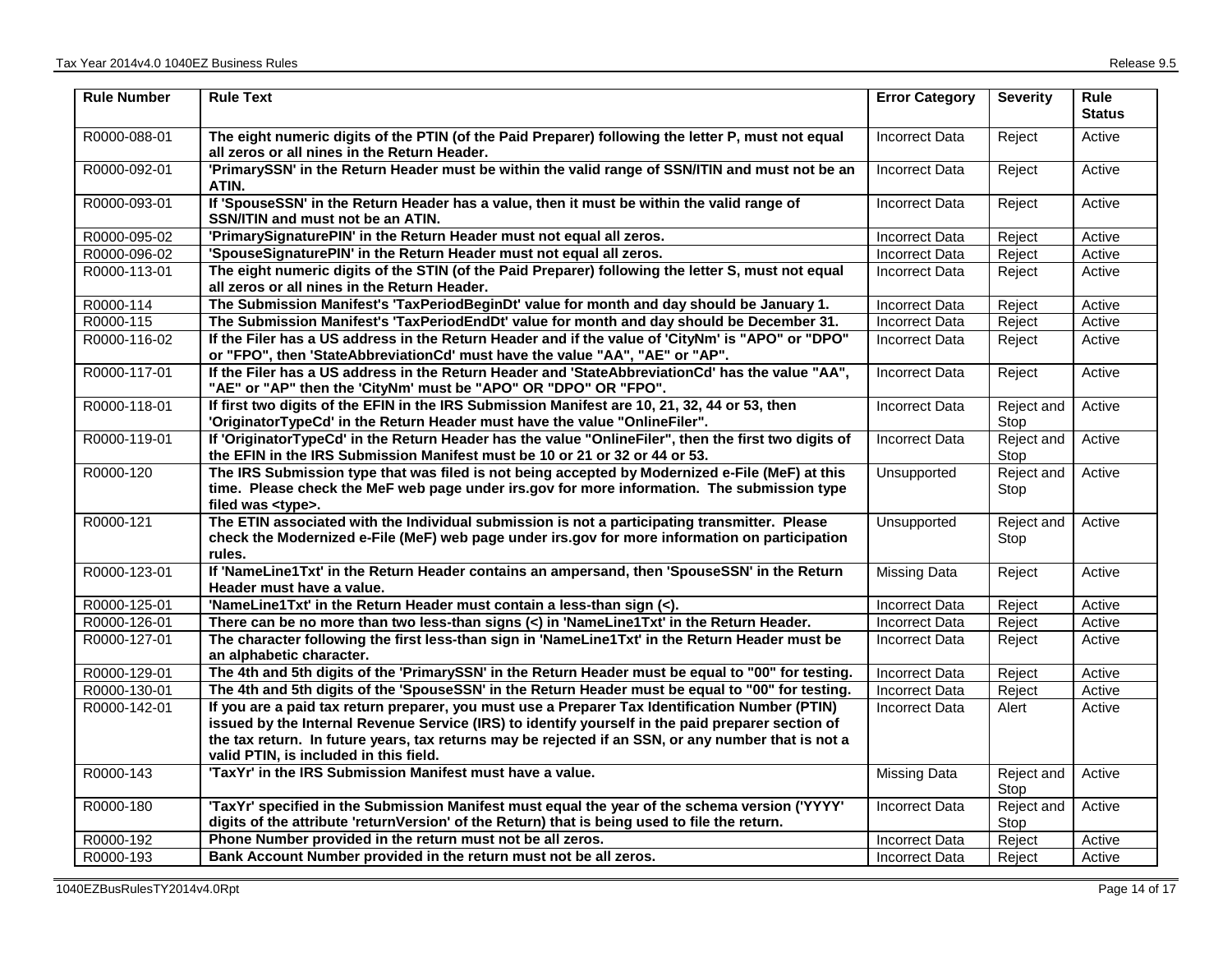| <b>Rule Number</b> | <b>Rule Text</b>                                                                                                                                                                                                                                                                        | <b>Error Category</b>                      | <b>Severity</b>    | <b>Rule</b><br><b>Status</b> |
|--------------------|-----------------------------------------------------------------------------------------------------------------------------------------------------------------------------------------------------------------------------------------------------------------------------------------|--------------------------------------------|--------------------|------------------------------|
| R0000-194          | Return must not be a duplicate of a previously accepted return.                                                                                                                                                                                                                         | Duplicate<br>Condition                     | Reject and<br>Stop | Active                       |
| R0000-500-01       | 'PrimarySSN' and 'PrimaryNameControlTxt' in the Return Header must match the e-File database.                                                                                                                                                                                           | Database<br><b>Validation Error</b>        | Reject and<br>Stop | Active                       |
| R0000-503-02       | 'SpouseSSN' and the 'SpouseNameControlTxt' in the Return Header (or Line 6b<br>'ExemptSpouseNameControlTxt' in the return - For 1040/1040A returns) must match the e-File<br>database.                                                                                                  | Database<br><b>Validation Error</b>        | Reject and<br>Stop | Active                       |
| R0000-902-01       | Taxpayer TIN in the Return Header must not be the same as a TIN of a previously accepted<br>electronic return for the return type and tax period indicated in the tax return.                                                                                                           | Duplicate<br>Condition                     | Reject and<br>Stop | Active                       |
| R0000-904-03       | Software ID in the Return Header must have passed testing for the form family and 'TaxYr'.                                                                                                                                                                                              | Database<br><b>Validation Error</b>        | Reject and<br>Stop | Active                       |
| R0000-905-01       | Electronic Filing Identification Number (EFIN) in the Return Header must be listed in the e-File<br>database and in accepted status.                                                                                                                                                    | Database<br>Validation Error               | Reject and<br>Stop | Active                       |
| R0000-906-02       | Routing Transit Number (RTN) included in the return must be present in the e-File database.                                                                                                                                                                                             | Database<br><b>Validation Error</b>        | Reject             | Active                       |
| STATE-001          | The agency to which a State Submission is filed must participate in the Fed/State program.                                                                                                                                                                                              | <b>Incorrect Data</b>                      | Reject             | Active                       |
| STATE-005          | The Submission Category of a State Submission must match Submission Category of the<br>referenced IRS Submission.                                                                                                                                                                       | Data Mismatch                              | Reject             | Active                       |
| <b>STATE-006</b>   | If IRS Submission ID is not provided in the State Submission Manifest, the State must participate<br>in the State Stand Alone Program.                                                                                                                                                  | Unsupported                                | Reject             | Active                       |
| STATE-007          | The IRS Submission ID referenced in the State Submision must be that of an IRS Return.                                                                                                                                                                                                  | <b>Incorrect Data</b>                      | Reject             | Active                       |
| <b>STATE-010</b>   | 'TaxYr' referenced in the State Submission Manifest must match 'TaxYr' of the linked Federal<br>return.                                                                                                                                                                                 | Data Mismatch                              | Reject             | Active                       |
| <b>STATE-011</b>   | An SSN (either the Primary or the Spouse) referenced in the State Submission Manifest must<br>match an SSN (either the Primary or the Spouse) of a linked Federal return.                                                                                                               | Data Mismatch                              | Reject             | Active                       |
| <b>STATE-012</b>   | The State Submission category that was filed is not being accepted by Modernized e-File (MeF) at<br>this time. Please check the MeF web page under irs.gov for more information. The submission<br>category filed was <category>.</category>                                            | Unsupported                                | Reject and<br>Stop | Active                       |
| STATE-013          | The ETIN associated with the Individual submission is not a participating transmitter. Please<br>check the Modernized e-File (MeF) web page under irs.gov for more information on participation<br>rules.                                                                               | Unsupported                                | Reject and<br>Stop | Active                       |
| <b>STATE-015</b>   | If the Submission Category in the State Submission Manifest has a value of ("CORP" or "PART"<br>or "IND" or "EO" or "ESTRST"), then 'TaxYr' in the State Submission Manifest must be valid for<br>the current or prior year returns that are being accepted by Modernized e-File (MeF). | <b>Incorrect Data</b>                      | Reject and<br>Stop | Active                       |
| <b>STATE-016</b>   | If the Submission Category in the State Submission Manifest has a value of ("CORPEP" or<br>"PARTEP" or "INDEP"or "ESTRSTEP"), then 'TaxYr' in the State Submission Manifest must be<br>the same as processing year.                                                                     | <b>Incorrect Data</b>                      | Reject and<br>Stop | Active                       |
| STATE-017          | If the Submission Category in the State Submission Manifest has a value of ("CORPEP" or<br>"PARTEP" or "INDEP"or "ESTRSTEP"), then 'IRSSubmissionId' in the State Submission Manifest<br>must not have a value.                                                                         | <b>Incorrect Data</b>                      | Reject and<br>Stop | Active                       |
| STATE-019          | In the State Submission Manifest, if the Submission Category has a value of ("IND" or "INDEP"),<br>then ('PrimarySSN' and 'PrimaryNameControlTxt') or 'Templd' must have a value.                                                                                                       | <b>Incorrect Data</b>                      | Reject and<br>Stop | Active                       |
| <b>STATE-901</b>   | The IRS Submission ID referenced in the State Submission Manifest must be present in the e-File<br>database.                                                                                                                                                                            | <b>Database</b><br><b>Validation Error</b> | Reject             | Active                       |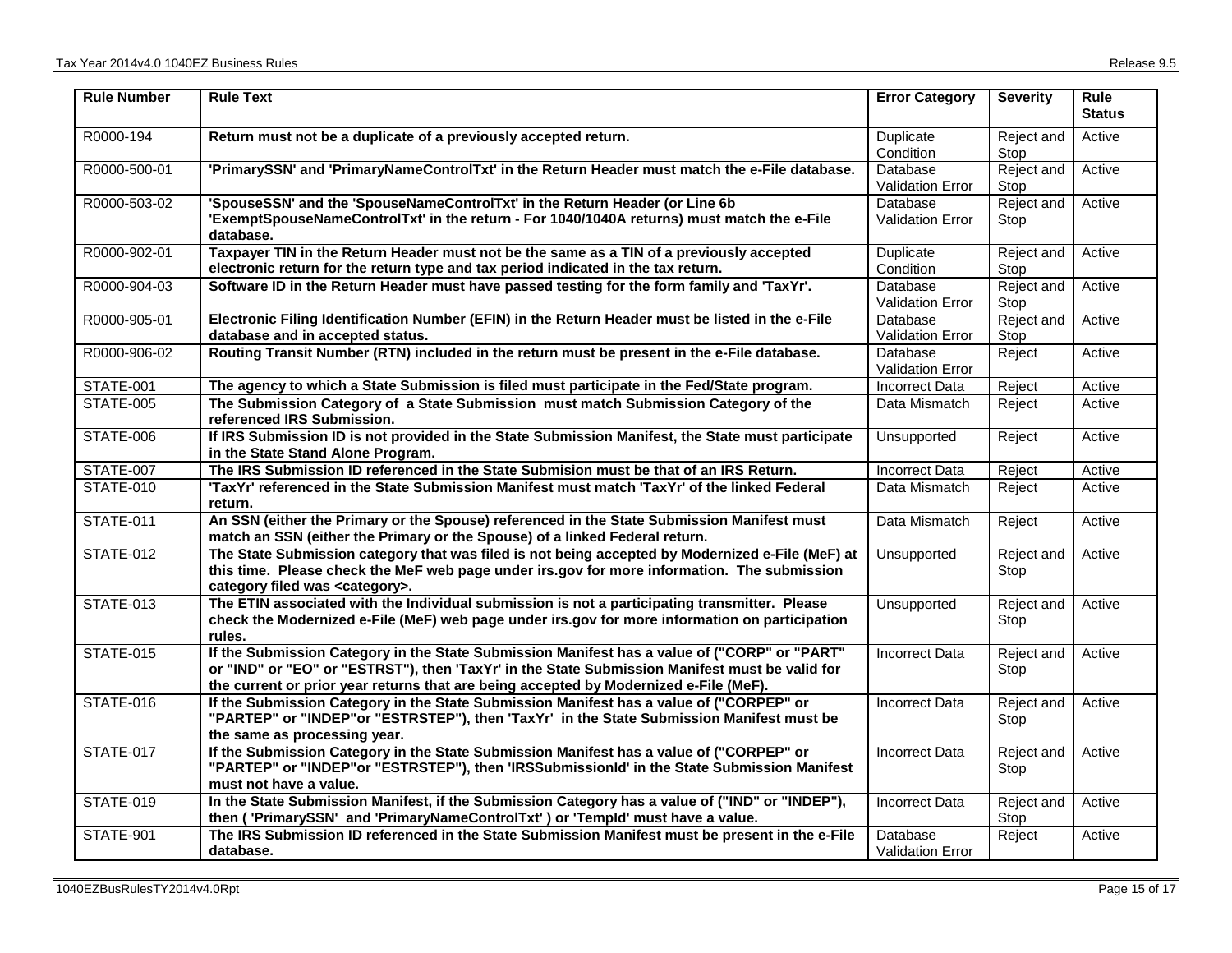| <b>Rule Number</b> | <b>Rule Text</b>                                                                                                                                                                                                                                                                                                                              | <b>Error Category</b>               | <b>Severity</b>    | Rule<br><b>Status</b> |
|--------------------|-----------------------------------------------------------------------------------------------------------------------------------------------------------------------------------------------------------------------------------------------------------------------------------------------------------------------------------------------|-------------------------------------|--------------------|-----------------------|
| STATE-902          | The IRS Submission ID referenced in the State Submission Manifest must be in accepted status.                                                                                                                                                                                                                                                 | Database<br><b>Validation Error</b> | Reject             | Active                |
| STATE-903          | Electronic Filing Identification Number (EFIN) in the State Submission Manifest must be approved<br>and present in the e-File database.                                                                                                                                                                                                       | Database<br><b>Validation Error</b> | Reject             | Active                |
| T0000-013          | The Message ID must be globally unique.                                                                                                                                                                                                                                                                                                       | <b>Incorrect Data</b>               | Reject and<br>Stop | Active                |
| T0000-014          | The Submission ID must be globally unique.                                                                                                                                                                                                                                                                                                    | <b>Incorrect Data</b>               | Reject and<br>Stop | Active                |
| T0000-015          | The ETIN in the Message ID (the first five digits) must match the ETIN provided with the request.                                                                                                                                                                                                                                             | <b>Incorrect Data</b>               | Reject and<br>Stop | Active                |
| T0000-016          | The Message ID must be 20 positions in length and conform to the following format: 12 digits<br>followed by 8 alphanumeric characters (only lower case alphabetic characters allowed).                                                                                                                                                        | <b>Incorrect Data</b>               | Reject and<br>Stop | Active                |
| T0000-017          | The Submission ID must be 20 characters in length.                                                                                                                                                                                                                                                                                            | <b>Incorrect Data</b>               | Reject and<br>Stop | Active                |
| T0000-900          | Transmission cannot be a duplicate of a previously accepted transmission.                                                                                                                                                                                                                                                                     | Duplicate<br>Condition              | Reject and<br>Stop | Deleted               |
| X0000-005          | The XML data has failed schema validation.                                                                                                                                                                                                                                                                                                    | <b>XML Error</b>                    | Reject and<br>Stop | Active                |
| X0000-008          | The namespace declarations in the root element of the return ('Return' element) must be as<br>follows: The default namespace shall be set to "http://www.irs.gov/efile" (xmlns=<br>"http://www.irs.gov/efile").The namespace prefix "efile" shall be bound to the namespace<br>"http://www.irs.gov" (xmlns:efile="http://www.irs.gov/efile"). | <b>XML Error</b>                    | Reject and<br>Stop | Active                |
| X0000-009          | The SOAP envelope structure in the Transmission file must conform to the SOAP 1.1<br>specification.                                                                                                                                                                                                                                           | <b>XML Error</b>                    | Reject and<br>Stop | Active                |
| X0000-010          | For each SubmissionID provided in the transmission manifest there must be a submission zip<br>archive entry present in the Attachment Zip file whose name (without the ".zip" extension)<br>matches the SubmissionID.                                                                                                                         | <b>Incorrect Data</b>               | Reject and<br>Stop | Active                |
| X0000-011          | All entries in the submission zip archive (zip file that is the submission) must begin with<br>"manifest/" or "/manifest/" or "xml/" or "/xml/" or "attachment/" or "/attachment/" (all lower case<br>characters).                                                                                                                            | <b>Incorrect Data</b>               | Reject and<br>Stop | Active                |
| X0000-012          | The name of a binary attachment file must be less than or equal to 64 bytes.                                                                                                                                                                                                                                                                  | <b>Incorrect Data</b>               | Reject and<br>Stop | Active                |
| X0000-015          | Each zip entry in the Attachment Zip file must end with ".zip" extension.                                                                                                                                                                                                                                                                     | Data Mismatch                       | Reject and<br>Stop | Active                |
| X0000-017          | ZIP Entry names in the transmission ZIP archive must be unique.                                                                                                                                                                                                                                                                               | Duplicate<br>Condition              | Reject and<br>Stop | Active                |
| X0000-018          | A submission zip archive (zip file that is the submission) must contain exactly one entry that<br>begins with "manifest/" or "/manifest/" and is followed by the file name "manifest.xml". The<br>entry name must use lower case characters ('a' through 'z') only and the separator must be the<br>forward slash character.                  | Incorrect Data                      | Reject and<br>Stop | Active                |
| X0000-019          | A submission zip archive (zip file that is the submission) must contain exactly one entry that<br>consists of "xml/" or "/xml/" (all lower case characters) followed by a file name.                                                                                                                                                          | <b>Incorrect Data</b>               | Reject and<br>Stop | Active                |